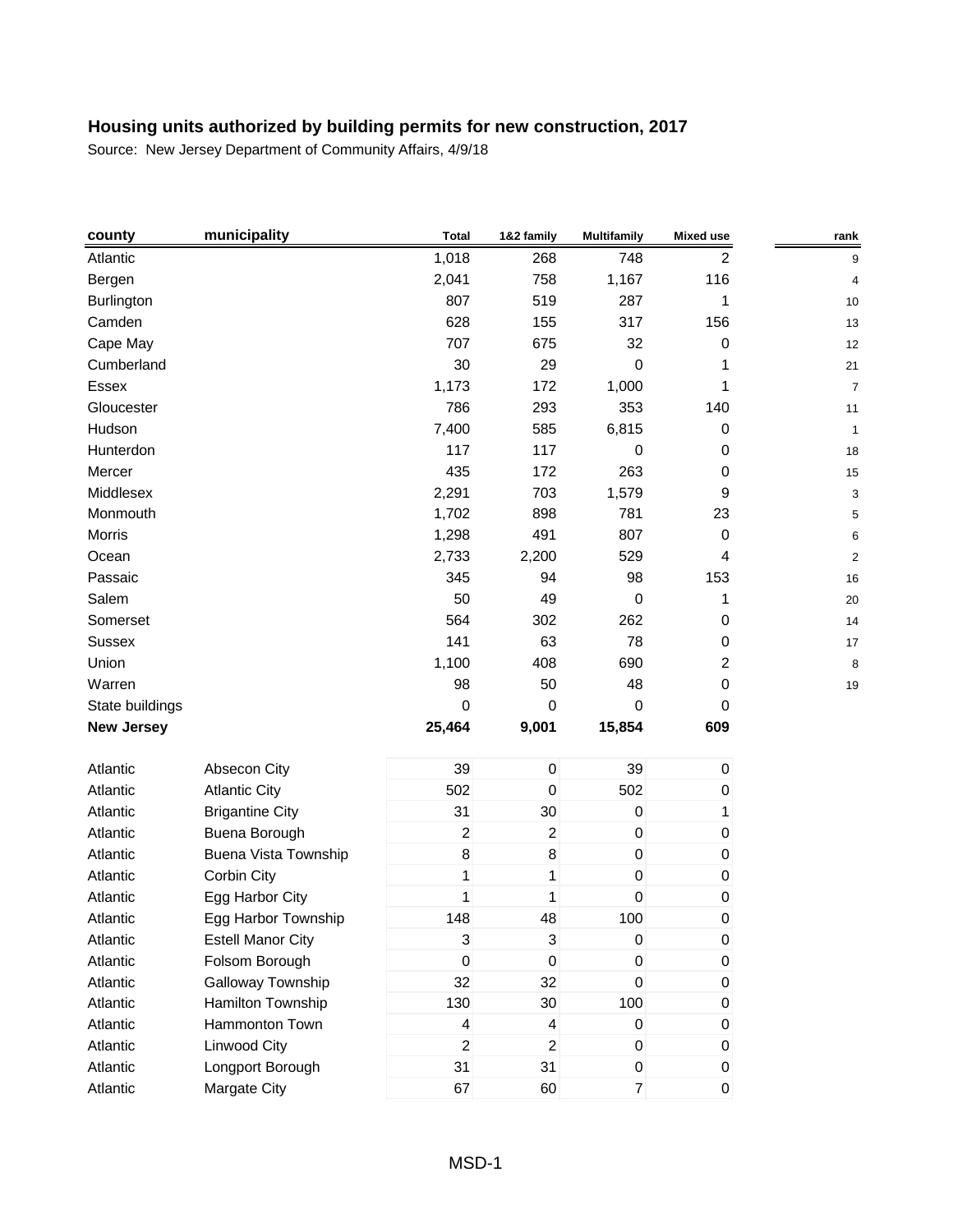| county   | municipality              | <b>Total</b>            | 1&2 family              | <b>Multifamily</b>        | <b>Mixed use</b> | rank |
|----------|---------------------------|-------------------------|-------------------------|---------------------------|------------------|------|
| Atlantic | Mullica Township          | 3                       | 3                       | 0                         | 0                |      |
| Atlantic | Northfield City           | 1                       | 1                       | 0                         | 0                |      |
| Atlantic | Pleasantville City        | 1                       | $\mathbf{1}$            | $\pmb{0}$                 | 0                |      |
| Atlantic | Port Republic City        | 0                       | 0                       | 0                         | 0                |      |
| Atlantic | Somers Point City         | 1                       | 1                       | 0                         | 0                |      |
| Atlantic | <b>Ventnor City</b>       | 1                       | 0                       | $\pmb{0}$                 | 1                |      |
| Atlantic | <b>Weymouth Township</b>  | 10                      | 10                      | $\pmb{0}$                 | 0                |      |
| Bergen   | Allendale Borough         | 3                       | 3                       | $\mathbf 0$               | 0                |      |
| Bergen   | Alpine Borough            | 4                       | $\overline{\mathbf{4}}$ | 0                         | 0                |      |
| Bergen   | Bergenfield Borough       | 24                      | 24                      | $\boldsymbol{0}$          | 0                |      |
| Bergen   | Bogota Borough            | 1                       | 1                       | 0                         | 0                |      |
| Bergen   | Carlstadt Borough         | 4                       | $\overline{\mathbf{4}}$ | $\boldsymbol{0}$          | 0                |      |
| Bergen   | Cliffside Park Borough    | 37                      | 25                      | 12                        | 0                |      |
| Bergen   | Closter Borough           | 17                      | 17                      | 0                         | 0                |      |
| Bergen   | Cresskill Borough         | 28                      | 28                      | 0                         | 0                |      |
| Bergen   | Demarest Borough          | 18                      | 18                      | 0                         | 0                |      |
| Bergen   | Dumont Borough            | 1                       | 1                       | $\boldsymbol{0}$          | 0                |      |
| Bergen   | Elmwood Park Borough      | 9                       | 9                       | 0                         | 0                |      |
| Bergen   | East Rutherford Borough   | 5                       | 5                       | $\mathbf 0$               | 0                |      |
| Bergen   | Edgewater Borough         | 300                     | 32                      | 268                       | 0                |      |
| Bergen   | Emerson Borough           | 1                       | 1                       | 0                         | 0                |      |
| Bergen   | <b>Englewood City</b>     | 8                       | 5                       | 0                         | 3                |      |
| Bergen   | Englewood Cliffs Borough  | 8                       | 8                       | 0                         | 0                |      |
| Bergen   | Fair Lawn Borough         | 15                      | 15                      | $\mathbf 0$               | 0                |      |
| Bergen   | Fairview Borough          | 131                     | 14                      | 117                       | 0                |      |
| Bergen   | Fort Lee Borough          | 122                     | 59                      | 63                        | 0                |      |
| Bergen   | Franklin Lakes Borough    | 130                     | 75                      | 55                        | 0                |      |
| Bergen   | <b>Garfield City</b>      | 9                       | 6                       | $\ensuremath{\mathsf{3}}$ | 0                |      |
| Bergen   | Glen Rock Borough         | 10                      | 10                      | $\boldsymbol{0}$          | 0                |      |
| Bergen   | Hackensack City           | 362                     | $\overline{2}$          | 360                       | 0                |      |
| Bergen   | Harrington Park Borough   | 3                       | 3                       | 0                         | 0                |      |
| Bergen   | Hasbrouck Heights Borough | 6                       | 6                       | 0                         | 0                |      |
| Bergen   | Haworth Borough           | $\overline{4}$          | 4                       | 0                         | 0                |      |
| Bergen   | Hillsdale Borough         | $\overline{\mathbf{4}}$ | $\overline{\mathbf{4}}$ | $\mathbf 0$               | 0                |      |
| Bergen   | Ho-Ho-Kus Borough         | $\overline{7}$          | $\overline{7}$          | $\boldsymbol{0}$          | 0                |      |
| Bergen   | Leonia Borough            | $\overline{c}$          | $\overline{c}$          | 0                         | 0                |      |
| Bergen   | Little Ferry Borough      | 18                      | 18                      | 0                         | 0                |      |
| Bergen   | Lodi Borough              | 10                      | 6                       | $\overline{\mathbf{4}}$   | 0                |      |
| Bergen   | Lyndhurst Township        | 12                      | 12                      | $\boldsymbol{0}$          | 0                |      |
| Bergen   | Mahwah Township           | 12                      | 12                      | $\boldsymbol{0}$          | 0                |      |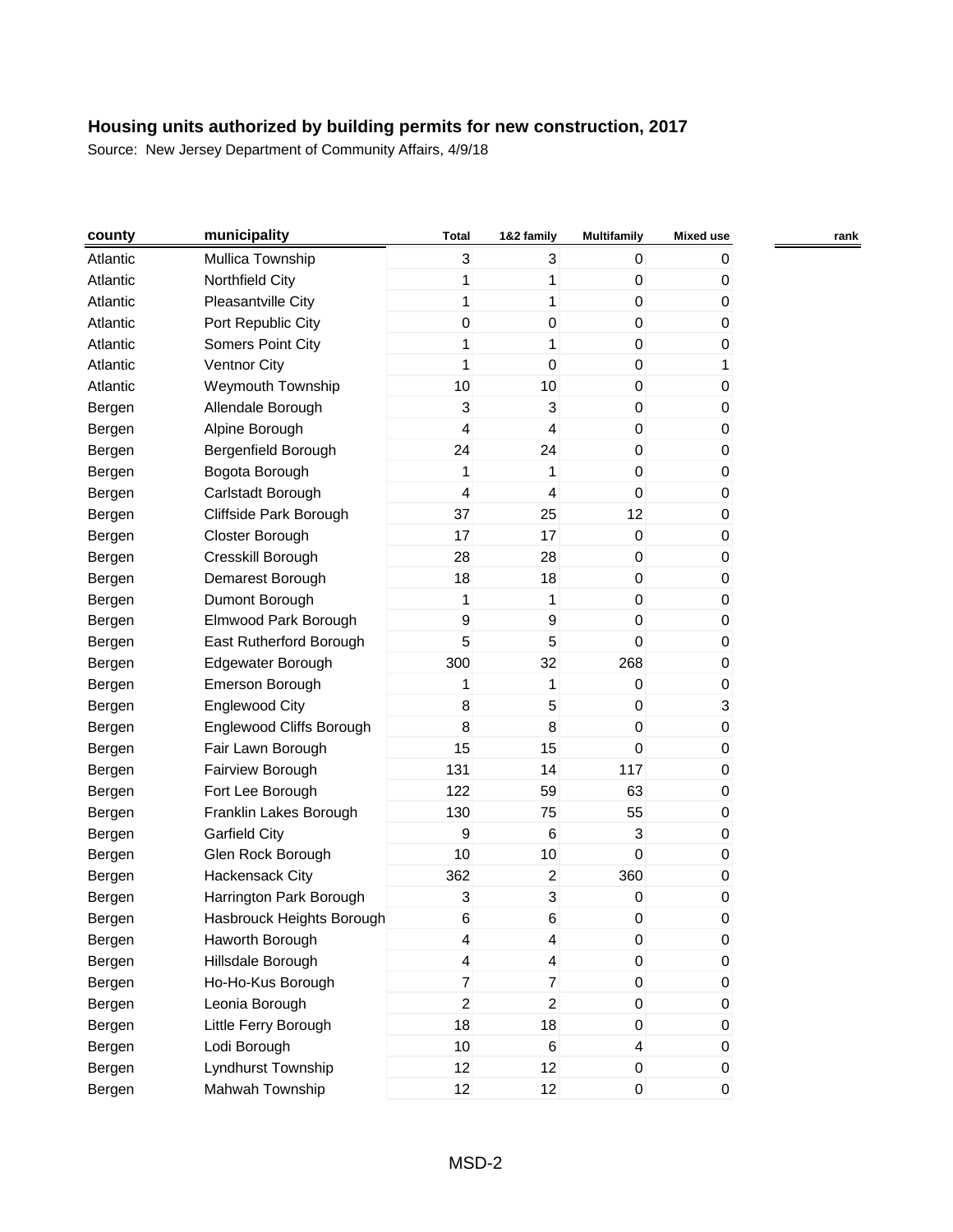| county            | municipality               | <b>Total</b>             | 1&2 family              | <b>Multifamily</b> | Mixed use | rank |
|-------------------|----------------------------|--------------------------|-------------------------|--------------------|-----------|------|
| Bergen            | Maywood Borough            | $\overline{c}$           | $\overline{2}$          | 0                  | 0         |      |
| Bergen            | Midland Park Borough       | 1                        | 1                       | $\boldsymbol{0}$   | 0         |      |
| Bergen            | Montvale Borough           | 34                       | 34                      | $\boldsymbol{0}$   | 0         |      |
| Bergen            | Moonachie Borough          | 0                        | 0                       | 0                  | 0         |      |
| Bergen            | New Milford Borough        | 44                       | 6                       | 38                 | 0         |      |
| Bergen            | North Arlington Borough    | $\boldsymbol{0}$         | 0                       | $\mathbf 0$        | 0         |      |
| Bergen            | Northvale Borough          | $\overline{c}$           | $\overline{a}$          | 0                  | 0         |      |
| Bergen            | Norwood Borough            | $\overline{7}$           | $\overline{7}$          | 0                  | 0         |      |
| Bergen            | Oakland Borough            | $\overline{\mathcal{L}}$ | 4                       | $\mathbf 0$        | 0         |      |
| Bergen            | Old Tappan Borough         | 3                        | 3                       | $\,0\,$            | 0         |      |
| Bergen            | Oradell Borough            | $\overline{c}$           | $\overline{a}$          | 0                  | 0         |      |
| Bergen            | Palisades Park Borough     | 99                       | 75                      | 24                 | 0         |      |
| Bergen            | Paramus Borough            | 21                       | 21                      | $\mathbf 0$        | 0         |      |
| Bergen            | Park Ridge Borough         | 4                        | $\overline{\mathbf{4}}$ | 0                  | 0         |      |
| Bergen            | Ramsey Borough             | 10                       | 10                      | 0                  | 0         |      |
| Bergen            | Ridgefield Borough         | 15                       | 3                       | 12                 | 0         |      |
| Bergen            | Ridgefield Park Village    | 0                        | 0                       | 0                  | 0         |      |
| Bergen            | Ridgewood Village          | 11                       | 11                      | $\mathbf 0$        | 0         |      |
| Bergen            | River Edge Borough         | 73                       | 5                       | 68                 | 0         |      |
| Bergen            | <b>River Vale Township</b> | 3                        | 3                       | $\mathbf 0$        | 0         |      |
| Bergen            | Rochelle Park Township     | $\overline{c}$           | $\overline{c}$          | 0                  | 0         |      |
| Bergen            | Rockleigh Borough          | 1                        | 1                       | 0                  | 0         |      |
| Bergen            | Rutherford Borough         | 1                        | 1                       | $\mathbf 0$        | 0         |      |
| Bergen            | Saddle Brook Township      | 87                       | 0                       | 87                 | 0         |      |
| Bergen            | Saddle River Borough       | 5                        | 5                       | 0                  | 0         |      |
| Bergen            | South Hackensack Twp       | $\boldsymbol{0}$         | 0                       | 0                  | 0         |      |
| Bergen            | <b>Teaneck Township</b>    | 15                       | 14                      | 1                  | 0         |      |
| Bergen            | <b>Tenafly Borough</b>     | 38                       | 38                      | $\,0\,$            | 0         |      |
| Bergen            | Teterboro Borough          | $\mathbf 0$              | 0                       | 0                  | 0         |      |
| Bergen            | Upper Saddle River Borough | 11                       | 11                      | 0                  | 0         |      |
| Bergen            | <b>Waldwick Borough</b>    | 80                       | 1                       | 0                  | 79        |      |
| Bergen            | <b>Wallington Borough</b>  | 0                        | 0                       | 0                  | 0         |      |
| Bergen            | <b>Washington Township</b> | 11                       | 11                      | 0                  | 0         |      |
| Bergen            | Westwood Borough           | 3                        | 3                       | 0                  | 0         |      |
| Bergen            | Woodcliff Lake Borough     | 18                       | $\overline{c}$          | 12                 | 4         |      |
| Bergen            | Wood-Ridge Borough         | 97                       | 24                      | 43                 | 30        |      |
| Bergen            | Wyckoff Township           | 12                       | 12                      | 0                  | 0         |      |
| <b>Burlington</b> | <b>Bass River Township</b> | $\overline{c}$           | $\overline{2}$          | $\mathbf 0$        | 0         |      |
| Burlington        | <b>Beverly City</b>        | $\pmb{0}$                | 0                       | 0                  | 0         |      |
| <b>Burlington</b> | <b>Bordentown City</b>     | $\boldsymbol{0}$         | 0                       | $\pmb{0}$          | 0         |      |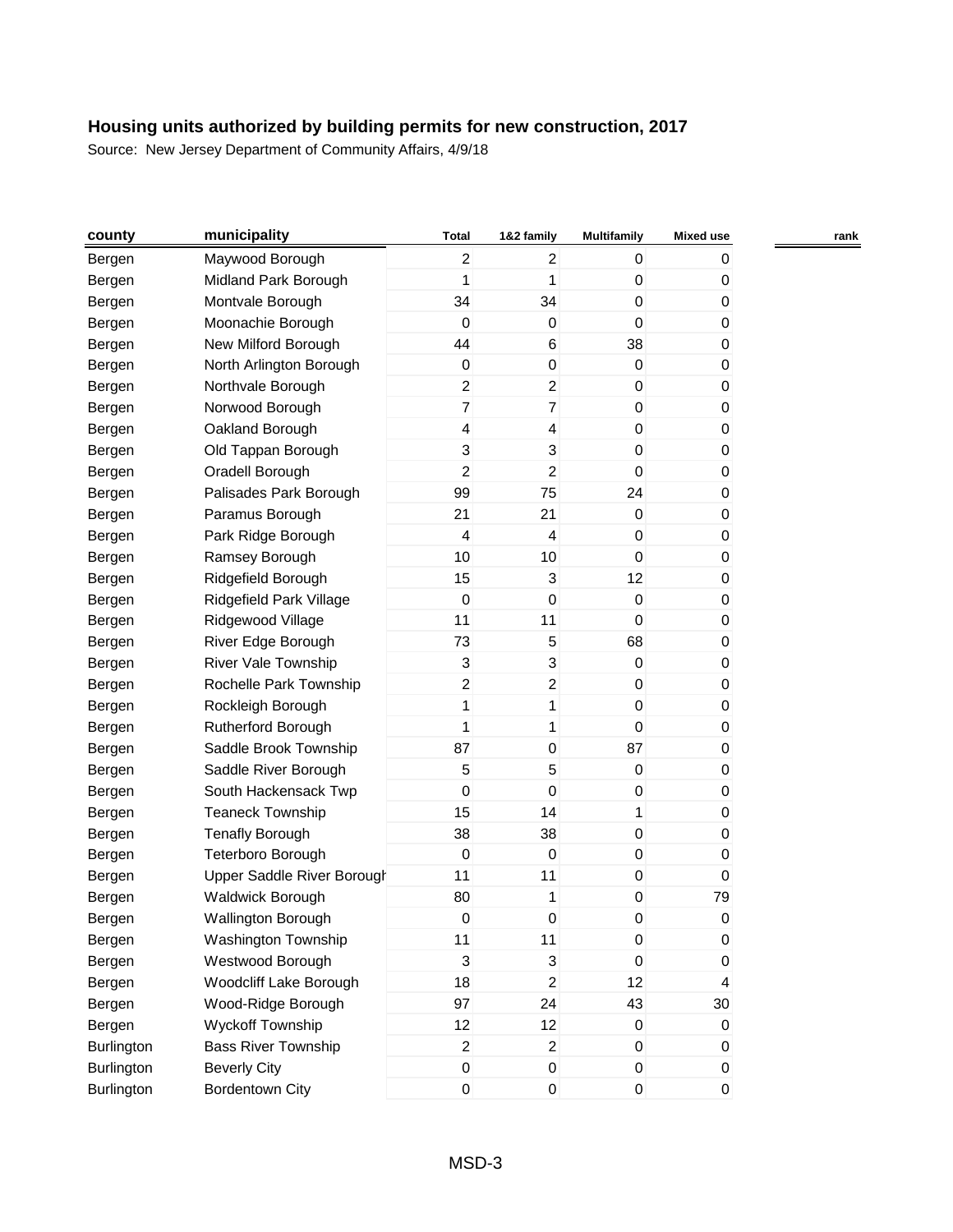| county            | municipality                   | <b>Total</b>     | 1&2 family       | Multifamily      | <b>Mixed use</b> |  |
|-------------------|--------------------------------|------------------|------------------|------------------|------------------|--|
| <b>Burlington</b> | <b>Bordentown Township</b>     | 76               | 6                | 70               | 0                |  |
| <b>Burlington</b> | <b>Burlington City</b>         | 0                | $\mathbf 0$      | $\mathbf 0$      | 0                |  |
| <b>Burlington</b> | <b>Burlington Township</b>     | 90               | 90               | $\pmb{0}$        | 0                |  |
| Burlington        | Chesterfield Township          | 41               | 39               | $\overline{c}$   | 0                |  |
| Burlington        | Cinnaminson Township           | 5                | $\overline{4}$   | 0                | 1                |  |
| <b>Burlington</b> | Delanco Township               | $\mathbf 0$      | $\boldsymbol{0}$ | $\mathbf 0$      | 0                |  |
| Burlington        | Delran Township                | 22               | 22               | 0                | 0                |  |
| Burlington        | Eastampton Township            | 85               | 17               | 68               | 0                |  |
| Burlington        | <b>Edgewater Park Township</b> | 61               | 61               | $\mathbf 0$      | 0                |  |
| <b>Burlington</b> | Evesham Township               | 149              | 77               | 72               | 0                |  |
| Burlington        | Fieldsboro Borough             | 4                | $\overline{4}$   | $\mathbf 0$      | 0                |  |
| Burlington        | Florence Township              | $\pmb{0}$        | $\pmb{0}$        | $\pmb{0}$        | 0                |  |
| <b>Burlington</b> | Hainesport Township            | 4                | $\overline{4}$   | $\mathbf 0$      | 0                |  |
| Burlington        | Lumberton Township             | 16               | 16               | 0                | 0                |  |
| Burlington        | <b>Mansfield Township</b>      | 9                | $\boldsymbol{9}$ | 0                | 0                |  |
| Burlington        | Maple Shade Township           | 7                | $\overline{7}$   | $\boldsymbol{0}$ | 0                |  |
| Burlington        | <b>Medford Township</b>        | 61               | 61               | 0                | 0                |  |
| Burlington        | Medford Lakes Borough          | 1                | 1                | 0                | 0                |  |
| Burlington        | Moorestown Township            | 84               | 84               | $\boldsymbol{0}$ | 0                |  |
| <b>Burlington</b> | Mount Holly Township           | 0                | $\boldsymbol{0}$ | $\mathbf 0$      | 0                |  |
| Burlington        | Mount Laurel Township          | $\overline{2}$   | $\overline{a}$   | 0                | 0                |  |
| Burlington        | New Hanover Township           | $\overline{2}$   | $\overline{c}$   | 0                | 0                |  |
| Burlington        | North Hanover Township         | 3                | 3                | $\boldsymbol{0}$ | 0                |  |
| <b>Burlington</b> | Palmyra Borough                | 0                | $\boldsymbol{0}$ | 0                | 0                |  |
| Burlington        | Pemberton Borough              | $\boldsymbol{0}$ | 0                | 0                | 0                |  |
| Burlington        | Pemberton Township             | $\overline{2}$   | $\overline{2}$   | $\boldsymbol{0}$ | 0                |  |
| Burlington        | Riverside Township             | 1                | 1                | $\boldsymbol{0}$ | 0                |  |
| Burlington        | Riverton Borough               | 1                | 1                | $\boldsymbol{0}$ | 0                |  |
| <b>Burlington</b> | Shamong Township               | $\pmb{0}$        | $\mathbf 0$      | 0                | 0                |  |
| Burlington        | Southampton Township           | $\pmb{0}$        | 0                | $\boldsymbol{0}$ | 0                |  |
| Burlington        | Springfield Township           | 1                | 1                | 0                | 0                |  |
| Burlington        | <b>Tabernacle Township</b>     | 1                | 1                | 0                | 0                |  |
| <b>Burlington</b> | <b>Washington Township</b>     | 1                | 1                | $\boldsymbol{0}$ | 0                |  |
| Burlington        | Westampton Township            | 75               | $\boldsymbol{0}$ | 75               | 0                |  |
| Burlington        | Willingboro Township           | 1                | 1                | 0                | 0                |  |
| Burlington        | Woodland Township              | $\pmb{0}$        | $\boldsymbol{0}$ | 0                | 0                |  |
| Burlington        | Wrightstown Borough            | $\pmb{0}$        | $\mathbf 0$      | $\pmb{0}$        | 0                |  |
| Camden            | Audubon Borough                | 0                | $\pmb{0}$        | $\boldsymbol{0}$ | 0                |  |
| Camden            | Audubon Park Borough           | 0                | $\pmb{0}$        | 0                | 0                |  |
| Camden            | Barrington Borough             | $\mathbf{1}$     | $\mathbf{1}$     | 0                | 0                |  |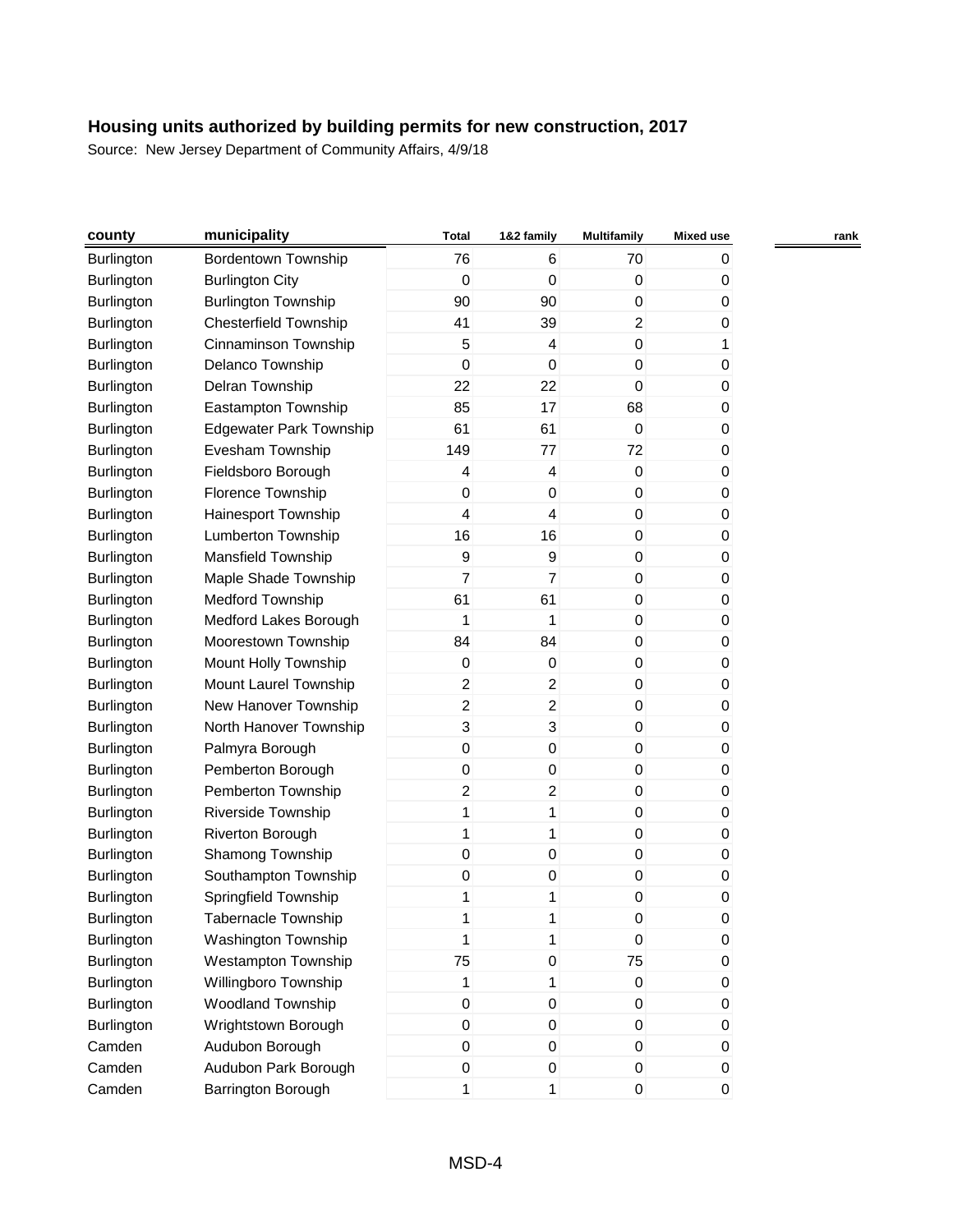| county   | municipality               | <b>Total</b>     | 1&2 family       | <b>Multifamily</b> | <b>Mixed use</b> |  |
|----------|----------------------------|------------------|------------------|--------------------|------------------|--|
| Camden   | Bellmawr Borough           | $\boldsymbol{0}$ | $\mathbf{0}$     | $\mathbf 0$        | 0                |  |
| Camden   | Berlin Borough             | 1                | 1                | $\mathbf 0$        | 0                |  |
| Camden   | <b>Berlin Township</b>     | 52               | 52               | 0                  | 0                |  |
| Camden   | Brooklawn Borough          | 0                | $\boldsymbol{0}$ | 0                  | 0                |  |
| Camden   | Camden City                | 163              | $\overline{7}$   | $\mathbf 0$        | 156              |  |
| Camden   | Cherry Hill Township       | 173              | 45               | 128                | 0                |  |
| Camden   | Chesilhurst Borough        | 0                | $\pmb{0}$        | $\mathbf 0$        | 0                |  |
| Camden   | <b>Clementon Borough</b>   | 8                | 8                | $\boldsymbol{0}$   | 0                |  |
| Camden   | Collingswood Borough       | $\mathsf 0$      | $\mathbf 0$      | $\boldsymbol{0}$   | 0                |  |
| Camden   | Gibbsboro Borough          | $\pmb{0}$        | $\pmb{0}$        | $\boldsymbol{0}$   | 0                |  |
| Camden   | <b>Gloucester City</b>     | 0                | $\mathbf 0$      | 0                  | 0                |  |
| Camden   | <b>Gloucester Township</b> | 69               | $\pmb{0}$        | 69                 | 0                |  |
| Camden   | Haddon Township            | 5                | 5                | $\mathbf 0$        | 0                |  |
| Camden   | Haddonfield Borough        | 15               | 15               | 0                  | 0                |  |
| Camden   | Haddon Heights Borough     | 6                | $\,6$            | $\boldsymbol{0}$   | 0                |  |
| Camden   | Hi-nella Borough           | $\pmb{0}$        | $\mathbf 0$      | $\boldsymbol{0}$   | 0                |  |
| Camden   | Laurel Springs Borough     | 0                | $\pmb{0}$        | 0                  | 0                |  |
| Camden   | Lawnside Borough           | 0                | $\mathbf 0$      | $\boldsymbol{0}$   | 0                |  |
| Camden   | Lindenwold Borough         | $\pmb{0}$        | $\pmb{0}$        | $\boldsymbol{0}$   | 0                |  |
| Camden   | Magnolia Borough           | 0                | $\mathbf 0$      | $\mathbf 0$        | 0                |  |
| Camden   | Merchantville Borough      | $\pmb{0}$        | $\pmb{0}$        | 0                  | 0                |  |
| Camden   | Mount Ephraim Borough      | $\mathbf 0$      | $\mathbf 0$      | 0                  | 0                |  |
| Camden   | Oaklyn Borough             | $\mathbf 0$      | $\pmb{0}$        | $\mathbf 0$        | 0                |  |
| Camden   | Pennsauken Township        | 122              | $\overline{a}$   | 120                | 0                |  |
| Camden   | Pine Hill Borough          | 1                | 1                | 0                  | 0                |  |
| Camden   | Pine Valley Borough        | $\mathsf 0$      | $\pmb{0}$        | $\boldsymbol{0}$   | 0                |  |
| Camden   | Runnemede Borough          | 0                | $\mathbf 0$      | $\mathbf 0$        | 0                |  |
| Camden   | Somerdale Borough          | 6                | $\,6$            | $\boldsymbol{0}$   | 0                |  |
| Camden   | <b>Stratford Borough</b>   | $\mathbf{1}$     | $\mathbf{1}$     | $\mathbf 0$        | 0                |  |
| Camden   | Tavistock Borough          | $\mathsf 0$      | $\boldsymbol{0}$ | $\boldsymbol{0}$   | 0                |  |
| Camden   | Voorhees Township          | 5                | 5                | $\mathbf 0$        | 0                |  |
| Camden   | Waterford Township         | 0                | $\Omega$         | 0                  | 0                |  |
| Camden   | Winslow Township           | $\,0\,$          | $\pmb{0}$        | $\pmb{0}$          | 0                |  |
| Camden   | Woodlynne Borough          | 0                | $\mathbf 0$      | $\boldsymbol{0}$   | 0                |  |
| Cape May | Avalon Borough             | 100              | 100              | $\pmb{0}$          | 0                |  |
| Cape May | Cape May City              | 3                | $\sqrt{3}$       | 0                  | 0                |  |
| Cape May | Cape May Point Borough     | 3                | $\sqrt{3}$       | $\mathbf 0$        | 0                |  |
| Cape May | Dennis Township            | 6                | $\,6$            | $\boldsymbol{0}$   | 0                |  |
| Cape May | Lower Township             | 23               | 23               | 0                  | 0                |  |
| Cape May | Middle Township            | 108              | 108              | $\pmb{0}$          | 0                |  |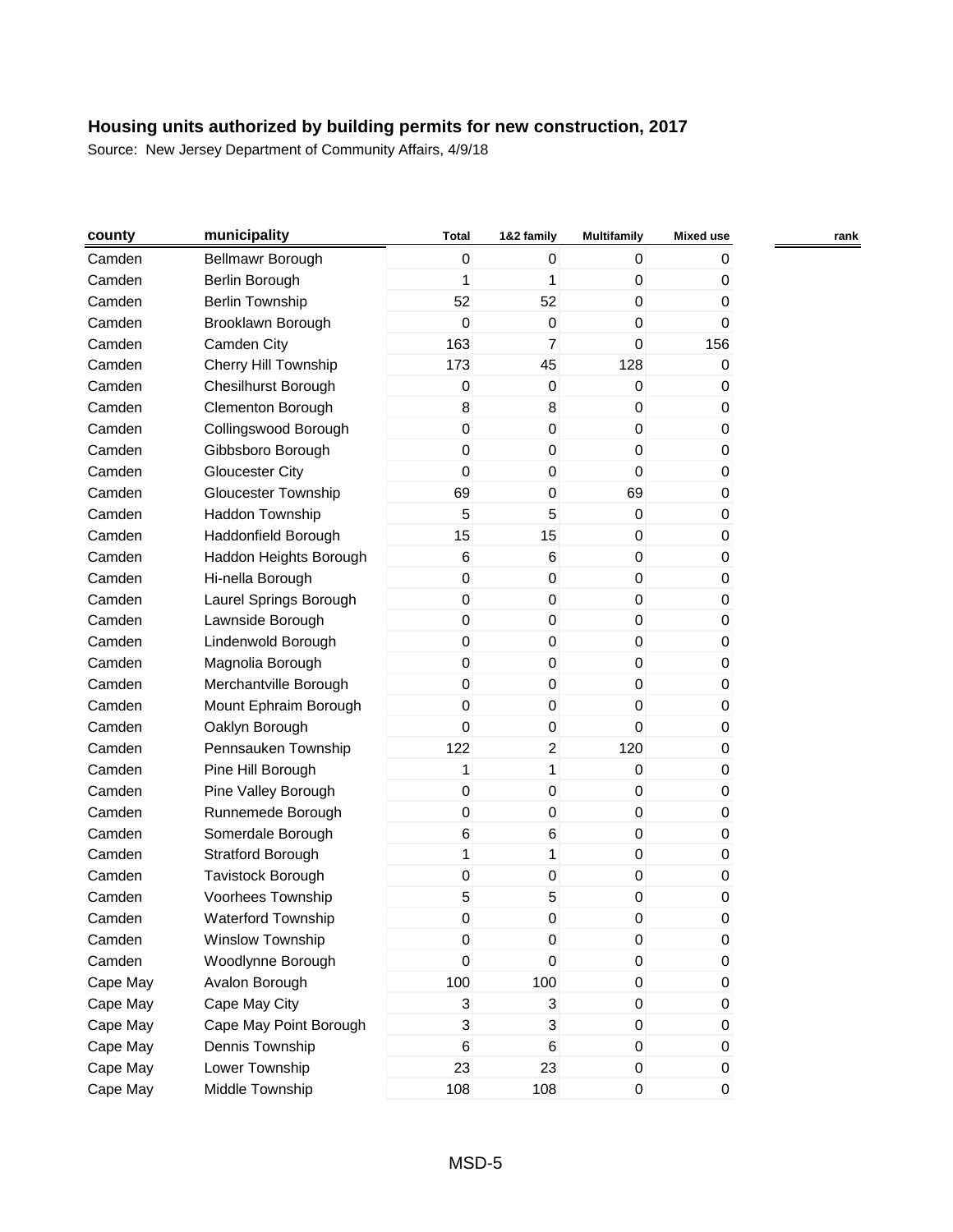| county       | municipality                    | <b>Total</b>   | 1&2 family     | <b>Multifamily</b> | <b>Mixed use</b> | rank |
|--------------|---------------------------------|----------------|----------------|--------------------|------------------|------|
| Cape May     | North Wildwood City             | 58             | 52             | 6                  | 0                |      |
| Cape May     | Ocean City                      | 225            | 219            | 6                  | 0                |      |
| Cape May     | Sea Isle City                   | 86             | 66             | 20                 | 0                |      |
| Cape May     | Stone Harbor Borough            | 44             | 44             | $\mathbf 0$        | 0                |      |
| Cape May     | <b>Upper Township</b>           | 12             | 12             | $\mathbf 0$        | 0                |      |
| Cape May     | West Cape May Borough           | 21             | 21             | 0                  | 0                |      |
| Cape May     | West Wildwood Borough           | 3              | 3              | $\mathbf 0$        | 0                |      |
| Cape May     | <b>Wildwood City</b>            | 14             | 14             | 0                  | 0                |      |
| Cape May     | Wildwood Crest Borough          | 1              | 1              | $\boldsymbol{0}$   | 0                |      |
| Cape May     | Woodbine Borough                | 0              | 0              | 0                  | 0                |      |
| Cumberland   | <b>Bridgeton City</b>           | 0              | 0              | 0                  | 0                |      |
| Cumberland   | <b>Commercial Township</b>      | 0              | $\mathbf 0$    | $\boldsymbol{0}$   | 0                |      |
| Cumberland   | Deerfield Township              | 3              | 3              | $\boldsymbol{0}$   | 0                |      |
| Cumberland   | Downe Township                  | 1              | 1              | $\mathbf 0$        | 0                |      |
| Cumberland   | <b>Fairfield Township</b>       | 1              | 1              | 0                  | 0                |      |
| Cumberland   | <b>Greenwich Township</b>       | 0              | 0              | $\boldsymbol{0}$   | 0                |      |
| Cumberland   | <b>Hopewell Township</b>        | 1              | 1              | 0                  | 0                |      |
| Cumberland   | Lawrence Township               | 0              | $\mathbf 0$    | 0                  | 0                |      |
| Cumberland   | Maurice River Township          | 4              | 4              | $\boldsymbol{0}$   | 0                |      |
| Cumberland   | <b>Millville City</b>           | 15             | 15             | $\boldsymbol{0}$   | 0                |      |
| Cumberland   | Shiloh Borough                  | $\pmb{0}$      | $\mathbf 0$    | $\mathbf 0$        | 0                |      |
| Cumberland   | <b>Stow Creek Township</b>      | 0              | 0              | 0                  | 0                |      |
| Cumberland   | <b>Upper Deerfield Township</b> | 1              | 0              | $\boldsymbol{0}$   | 1                |      |
| Cumberland   | <b>Vineland City</b>            | 4              | 4              | 0                  | 0                |      |
| Essex        | <b>Belleville Township</b>      | $\overline{7}$ | $\overline{7}$ | 0                  | 0                |      |
| Essex        | <b>Bloomfield Township</b>      | 1              | 1              | $\boldsymbol{0}$   | 0                |      |
| Essex        | Caldwell Borough                | 0              | $\mathbf 0$    | $\boldsymbol{0}$   | 0                |      |
| <b>Essex</b> | Cedar Grove Township            | 5              | 5              | 0                  | 0                |      |
| Essex        | East Orange City                | 1              | 1              | 0                  | 0                |      |
| Essex        | Essex Fells Borough             | 3              | 3              | 0                  | 0                |      |
| Essex        | Fairfield Township              | 9              | $\mathbf 0$    | 9                  | 0                |      |
| Essex        | Glen Ridge Borough              | 5              | 5              | 0                  | 0                |      |
| Essex        | Irvington Township              | $\overline{0}$ | $\,0\,$        | $\pmb{0}$          | 0                |      |
| Essex        | Livingston Township             | 23             | 23             | $\mathbf 0$        | 0                |      |
| Essex        | Maplewood Township              | 34             | 3              | $30\,$             | 1                |      |
| Essex        | Millburn Township               | 41             | 41             | $\mathbf 0$        | 0                |      |
| Essex        | Montclair Township              | 11             | 11             | $\mathbf 0$        | 0                |      |
| Essex        | <b>Newark City</b>              | 860            | 33             | 827                | 0                |      |
| Essex        | North Caldwell Borough          | 6              | 6              | $\mathbf 0$        | 0                |      |
| Essex        | Nutley Township                 | 5              | 5              | $\pmb{0}$          | $\boldsymbol{0}$ |      |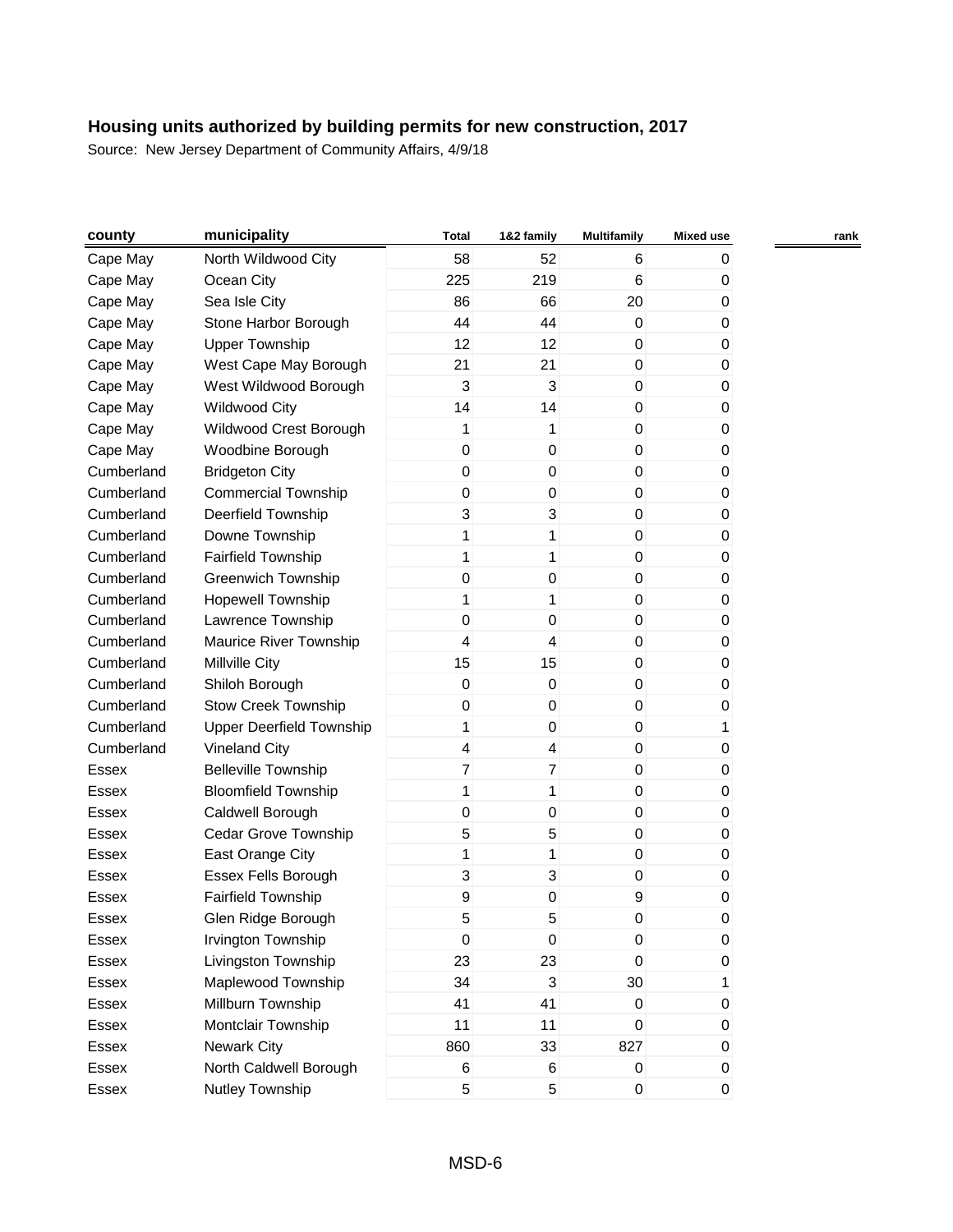| county     | municipality              | <b>Total</b>     | 1&2 family     | Multifamily      | Mixed use | rank |
|------------|---------------------------|------------------|----------------|------------------|-----------|------|
| Essex      | City of Orange Township   | $\mathbf 0$      | 0              | 0                | 0         |      |
| Essex      | Roseland Borough          | 4                | 4              | $\Omega$         | 0         |      |
| Essex      | South Orange Village      | 24               | $\overline{c}$ | 22               | 0         |      |
| Essex      | Verona Township           | 121              | 9              | 112              | 0         |      |
| Essex      | West Caldwell Township    | 1                | 1              | 0                | 0         |      |
| Essex      | West Orange Township      | 12               | 12             | $\mathbf 0$      | 0         |      |
| Gloucester | Clayton Borough           | 61               | $\mathbf 0$    | 61               | 0         |      |
| Gloucester | Deptford Township         | 49               | 49             | $\mathbf 0$      | 0         |      |
| Gloucester | East Greenwich Township   | 39               | 38             | $\boldsymbol{0}$ | 1         |      |
| Gloucester | <b>Elk Township</b>       | 18               | 18             | $\boldsymbol{0}$ | 0         |      |
| Gloucester | Franklin Township         | 9                | 9              | $\mathbf 0$      | 0         |      |
| Gloucester | Glassboro Borough         | 174              | 54             | 30               | 90        |      |
| Gloucester | <b>Greenwich Township</b> | 0                | 0              | $\boldsymbol{0}$ | 0         |      |
| Gloucester | Harrison Township         | 28               | 28             | 0                | 0         |      |
| Gloucester | Logan Township            | $\mathbf 0$      | $\pmb{0}$      | 0                | 0         |      |
| Gloucester | Mantua Township           | $\mathbf 0$      | 0              | $\boldsymbol{0}$ | 0         |      |
| Gloucester | Monroe Township           | 46               | 46             | $\boldsymbol{0}$ | 0         |      |
| Gloucester | National Park Borough     | 0                | 0              | $\mathbf 0$      | 0         |      |
| Gloucester | Newfield Borough          | $\boldsymbol{0}$ | 0              | 0                | 0         |      |
| Gloucester | Paulsboro Borough         | 5                | $\mathbf{1}$   | $\boldsymbol{0}$ | 4         |      |
| Gloucester | Pitman Borough            | $\mathbf 0$      | 0              | 0                | 0         |      |
| Gloucester | South Harrison Township   | 0                | 0              | $\mathbf 0$      | 0         |      |
| Gloucester | Swedesboro Borough        | 1                | 1              | $\mathbf 0$      | 0         |      |
| Gloucester | Washington Township       | 308              | $\mathbf{1}$   | 262              | 45        |      |
| Gloucester | Wenonah Borough           | 0                | 0              | 0                | 0         |      |
| Gloucester | West Deptford Township    | 1                | 1              | 0                | 0         |      |
| Gloucester | Westville Borough         | $\mathbf 0$      | 0              | $\mathbf 0$      | 0         |      |
| Gloucester | <b>Woodbury City</b>      | $\mathbf 0$      | 0              | 0                | 0         |      |
| Gloucester | Woodbury Heights Borough  | $\mathbf 0$      | 0              | $\mathbf 0$      | 0         |      |
| Gloucester | <b>Woolwich Township</b>  | 47               | 47             | $\mathbf 0$      | 0         |      |
| Hudson     | <b>Bayonne City</b>       | 746              | 11             | 735              | 0         |      |
| Hudson     | East Newark Borough       | 3                | 3              | 0                | 0         |      |
| Hudson     | <b>Guttenberg Town</b>    | 89               | $\pmb{0}$      | 89               | 0         |      |
| Hudson     | Harrison Town             | 1,069            | 18             | 1,051            | 0         |      |
| Hudson     | Hoboken City              | 692              | 14             | 678              | 0         |      |
| Hudson     | Jersey City               | 3,656            | 513            | 3,143            | 0         |      |
| Hudson     | Kearny Town               | 285              | $\,$ 5 $\,$    | 280              | 0         |      |
| Hudson     | North Bergen Township     | $\mathbf 0$      | $\mathbf 0$    | $\boldsymbol{0}$ | 0         |      |
| Hudson     | Secaucus Town             | 16               | 16             | 0                | 0         |      |
| Hudson     | <b>Union City</b>         | 153              | $\mathbf{1}$   | 152              | 0         |      |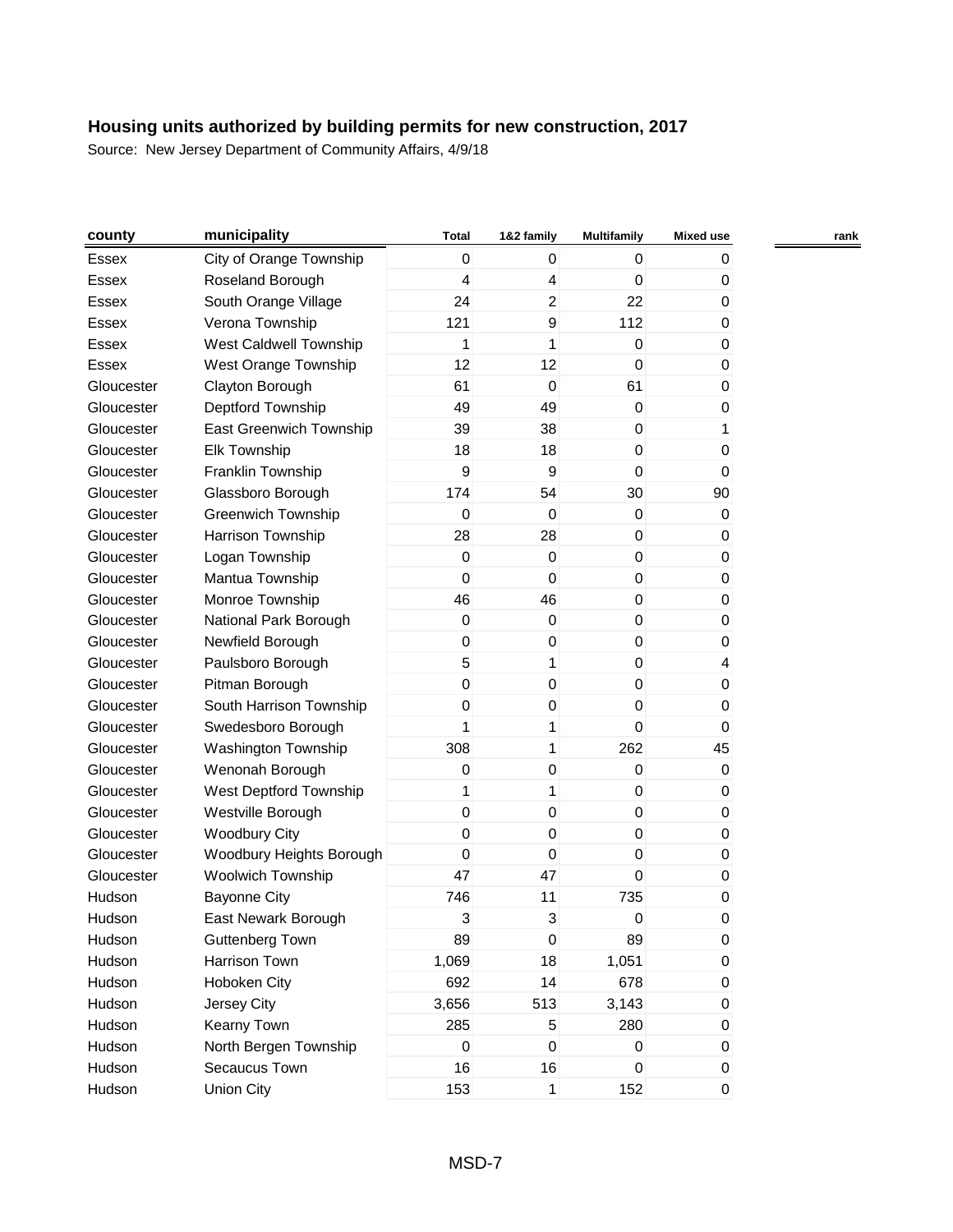| county    | municipality              | <b>Total</b>         | 1&2 family                | <b>Multifamily</b> | <b>Mixed use</b> |  |
|-----------|---------------------------|----------------------|---------------------------|--------------------|------------------|--|
| Hudson    | Weehawken Township        | 238                  | $\overline{2}$            | 236                | 0                |  |
| Hudson    | West New York Town        | 453                  | $\overline{c}$            | 451                | 0                |  |
| Hunterdon | Alexandria Township       | $\overline{2}$       | 2                         | 0                  | 0                |  |
| Hunterdon | <b>Bethlehem Township</b> | $\mathbf 0$          | $\boldsymbol{0}$          | $\pmb{0}$          | 0                |  |
| Hunterdon | <b>Bloomsbury Borough</b> | $\boldsymbol{0}$     | $\pmb{0}$                 | $\pmb{0}$          | 0                |  |
| Hunterdon | Califon Borough           | $\boldsymbol{0}$     | $\boldsymbol{0}$          | $\pmb{0}$          | 0                |  |
| Hunterdon | <b>Clinton Town</b>       | 3                    | 3                         | $\mathbf 0$        | 0                |  |
| Hunterdon | Clinton Township          | $\overline{2}$       | $\overline{c}$            | $\boldsymbol{0}$   | 0                |  |
| Hunterdon | Delaware Township         | 3                    | 3                         | $\mathbf 0$        | $\pmb{0}$        |  |
| Hunterdon | East Amwell Township      | 1                    | 1                         | $\pmb{0}$          | 0                |  |
| Hunterdon | Flemington Borough        | 1                    | 1                         | $\pmb{0}$          | 0                |  |
| Hunterdon | Franklin Township         | $\overline{c}$       | $\overline{c}$            | $\pmb{0}$          | 0                |  |
| Hunterdon | Frenchtown Borough        | $\,6$                | $\,6$                     | $\pmb{0}$          | 0                |  |
| Hunterdon | Glen Gardner Borough      | $\boldsymbol{0}$     | $\boldsymbol{0}$          | $\pmb{0}$          | 0                |  |
| Hunterdon | Hampton Borough           | $\boldsymbol{0}$     | $\mathbf 0$               | $\boldsymbol{0}$   | 0                |  |
| Hunterdon | High Bridge Borough       | 3                    | $\mathfrak{B}$            | $\pmb{0}$          | $\pmb{0}$        |  |
| Hunterdon | <b>Holland Township</b>   | $\pmb{0}$            | $\boldsymbol{0}$          | $\pmb{0}$          | 0                |  |
| Hunterdon | Kingwood Township         | 5                    | 5                         | $\pmb{0}$          | 0                |  |
| Hunterdon | Lambertville City         | 4                    | 4                         | $\overline{0}$     | 0                |  |
| Hunterdon | Lebanon Borough           | $\boldsymbol{0}$     | $\boldsymbol{0}$          | $\pmb{0}$          | 0                |  |
| Hunterdon | Lebanon Township          | $\overline{2}$       | $\overline{c}$            | $\boldsymbol{0}$   | 0                |  |
| Hunterdon | Milford Borough           | $\mathbf 0$          | $\boldsymbol{0}$          | $\boldsymbol{0}$   | 0                |  |
| Hunterdon | Raritan Township          | 46                   | 46                        | $\pmb{0}$          | 0                |  |
| Hunterdon | Readington Township       | 31                   | 31                        | $\pmb{0}$          | 0                |  |
| Hunterdon | Stockton Borough          | 0                    | 0                         | $\mathbf 0$        | 0                |  |
| Hunterdon | Tewksbury Township        | $\overline{c}$       | 2                         | $\overline{0}$     | 0                |  |
| Hunterdon | Union Township            | $\overline{c}$       | $\overline{c}$            | $\pmb{0}$          | 0                |  |
| Hunterdon | West Amwell Township      | $\overline{c}$       | $\overline{c}$            | $\pmb{0}$          | 0                |  |
| Mercer    | East Windsor Township     | 1                    | 1                         | $\mathbf 0$        | 0                |  |
| Mercer    | <b>Ewing Township</b>     | 12                   | 12                        | $\mathbf 0$        | 0                |  |
| Mercer    | Hamilton Township         | 81                   | 16                        | 65                 | 0                |  |
| Mercer    | Hightstown Borough        | 3                    | 0                         | 3                  | 0                |  |
| Mercer    | Hopewell Borough          | 1                    | 1                         | $\pmb{0}$          | 0                |  |
| Mercer    | <b>Hopewell Township</b>  | 3                    | $\sqrt{3}$                | $\pmb{0}$          | 0                |  |
| Mercer    | Lawrence Township         | 3                    | $\ensuremath{\mathsf{3}}$ | $\pmb{0}$          | 0                |  |
| Mercer    | Pennington Borough        | 16                   | 16                        | $\overline{0}$     | $\pmb{0}$        |  |
| Mercer    | Princeton Borough         | See Princeton (1114) |                           |                    |                  |  |
| Mercer    | Princeton (1114)          | 42                   | 39                        | $\mathbf{3}$       | 0                |  |
| Mercer    | <b>Trenton City</b>       | $\,0\,$              | 0                         | 0                  | 0                |  |
| Mercer    | Robbinsville Township     | 67                   | 67                        | $\pmb{0}$          | $\overline{0}$   |  |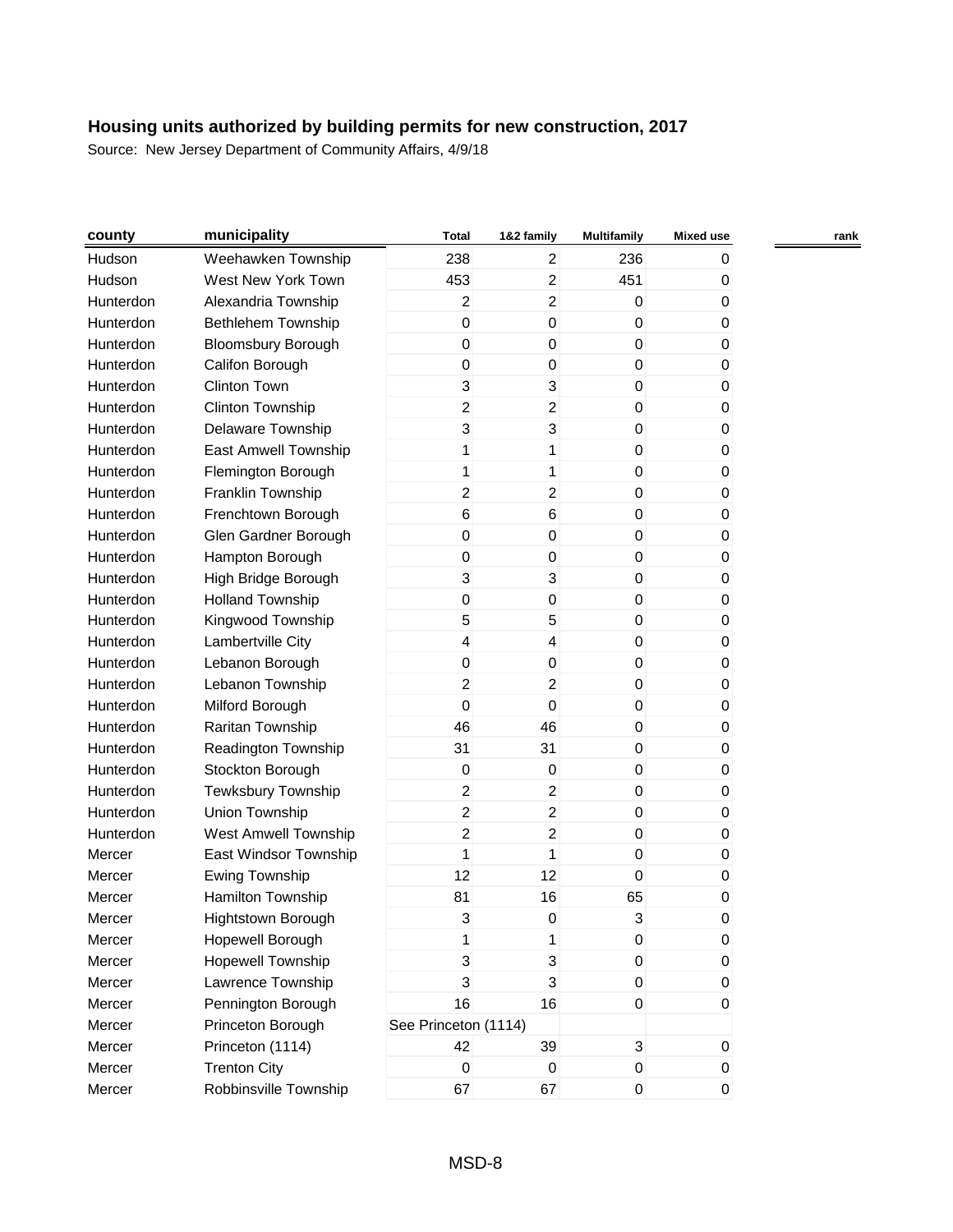| municipality<br>county                    | <b>Total</b>             | 1&2 family              | <b>Multifamily</b> | <b>Mixed use</b> |  |
|-------------------------------------------|--------------------------|-------------------------|--------------------|------------------|--|
| West Windsor Township<br>Mercer           | 206                      | 14                      | 192                | 0                |  |
| Middlesex<br>Carteret Borough             | 60                       | 0                       | 60                 | 0                |  |
| Middlesex<br>Cranbury Township            | 13                       | 13                      | 0                  | 0                |  |
| Middlesex<br>Dunellen Borough             | 5                        | $\overline{2}$          | 3                  | 0                |  |
| Middlesex<br>East Brunswick Township      | 26                       | 25                      | $\boldsymbol{0}$   | 1                |  |
| Middlesex<br>Edison Township              | 57                       | 56                      | $\mathbf 0$        | 1                |  |
| Middlesex<br>Helmetta Borough             | $\mathbf 0$              | $\pmb{0}$               | $\mathbf 0$        | 0                |  |
| Middlesex<br><b>Highland Park Borough</b> | 146                      | 3                       | 143                | 0                |  |
| Middlesex<br>Jamesburg Borough            | 2                        | $\overline{a}$          | $\mathbf 0$        | 0                |  |
| Middlesex<br>Old Bridge Township          | 47                       | 46                      | 0                  | 1                |  |
| Middlesex<br>Metuchen Borough             | 139                      | 18                      | 115                | 6                |  |
| Middlesex<br>Middlesex Borough            | $\overline{\mathcal{L}}$ | $\overline{\mathbf{4}}$ | 0                  | 0                |  |
| Middlesex<br>Milltown Borough             | $\mathbf 0$              | 0                       | $\mathbf 0$        | 0                |  |
| Monroe Township<br>Middlesex              | 414                      | 292                     | 122                | 0                |  |
| Middlesex<br>New Brunswick City           | 272                      | 3                       | 269                | 0                |  |
| Middlesex<br>North Brunswick Township     | 38                       | 37                      | 1                  | 0                |  |
| Middlesex<br>Perth Amboy City             | 69                       | $\overline{\mathbf{4}}$ | 65                 | 0                |  |
| Middlesex<br>Piscataway Township          | 375                      | 29                      | 346                | 0                |  |
| Middlesex<br>Plainsboro Township          | 2                        | $\overline{a}$          | 0                  | 0                |  |
| Middlesex<br>Sayreville Borough           | 15                       | 10                      | 5                  | 0                |  |
| Middlesex<br>South Amboy City             | 77                       | 13                      | 64                 | 0                |  |
| Middlesex<br>South Brunswick Township     | 73                       | 73                      | $\mathbf 0$        | 0                |  |
| Middlesex<br>South Plainfield Borough     | 58                       | 20                      | 38                 | $\pmb{0}$        |  |
| Middlesex<br>South River Borough          | 31                       | $\overline{a}$          | 29                 | 0                |  |
| Middlesex<br>Spotswood Borough            | 2                        | $\overline{a}$          | 0                  | 0                |  |
| Middlesex<br>Woodbridge Township          | 366                      | 47                      | 319                | 0                |  |
| Allenhurst Borough<br>Monmouth            | 1                        | 1                       | 0                  | 0                |  |
| Allentown Borough<br>Monmouth             | $\mathbf 0$              | 0                       | $\mathbf 0$        | $\pmb{0}$        |  |
| <b>Asbury Park City</b><br>Monmouth       | 342                      | $\overline{\mathbf{4}}$ | 338                | 0                |  |
| Atlantic Highlands Borough<br>Monmouth    | 17                       | 3                       | 12                 | $\overline{c}$   |  |
| Avon-by-the-Sea Borough<br>Monmouth       | 19                       | 13                      | $\pmb{0}$          | 6                |  |
| Belmar Borough<br>Monmouth                | 15                       | 15                      | 0                  | 0                |  |
| Monmouth<br><b>Bradley Beach Borough</b>  | 11                       | 11                      | $\pmb{0}$          | $\pmb{0}$        |  |
| Monmouth<br><b>Brielle Borough</b>        | 10                       | 10                      | $\boldsymbol{0}$   | 0                |  |
| Colts Neck Township<br>Monmouth           | $\overline{7}$           | $\overline{7}$          | $\mathbf 0$        | $\pmb{0}$        |  |
| Monmouth<br>Deal Borough                  | 8                        | 8                       | 0                  | 0                |  |
| Monmouth<br>Eatontown Borough             | 8                        | 8                       | $\boldsymbol{0}$   | $\pmb{0}$        |  |
| Monmouth<br>Englishtown Borough           | 0                        | 0                       | $\boldsymbol{0}$   | $\pmb{0}$        |  |
| Fair Haven Borough<br>Monmouth            | 27                       | 27                      | 0                  | $\pmb{0}$        |  |
| Farmingdale Borough<br>Monmouth           | $\mathbf{3}$             | 3                       | $\pmb{0}$          | $\overline{0}$   |  |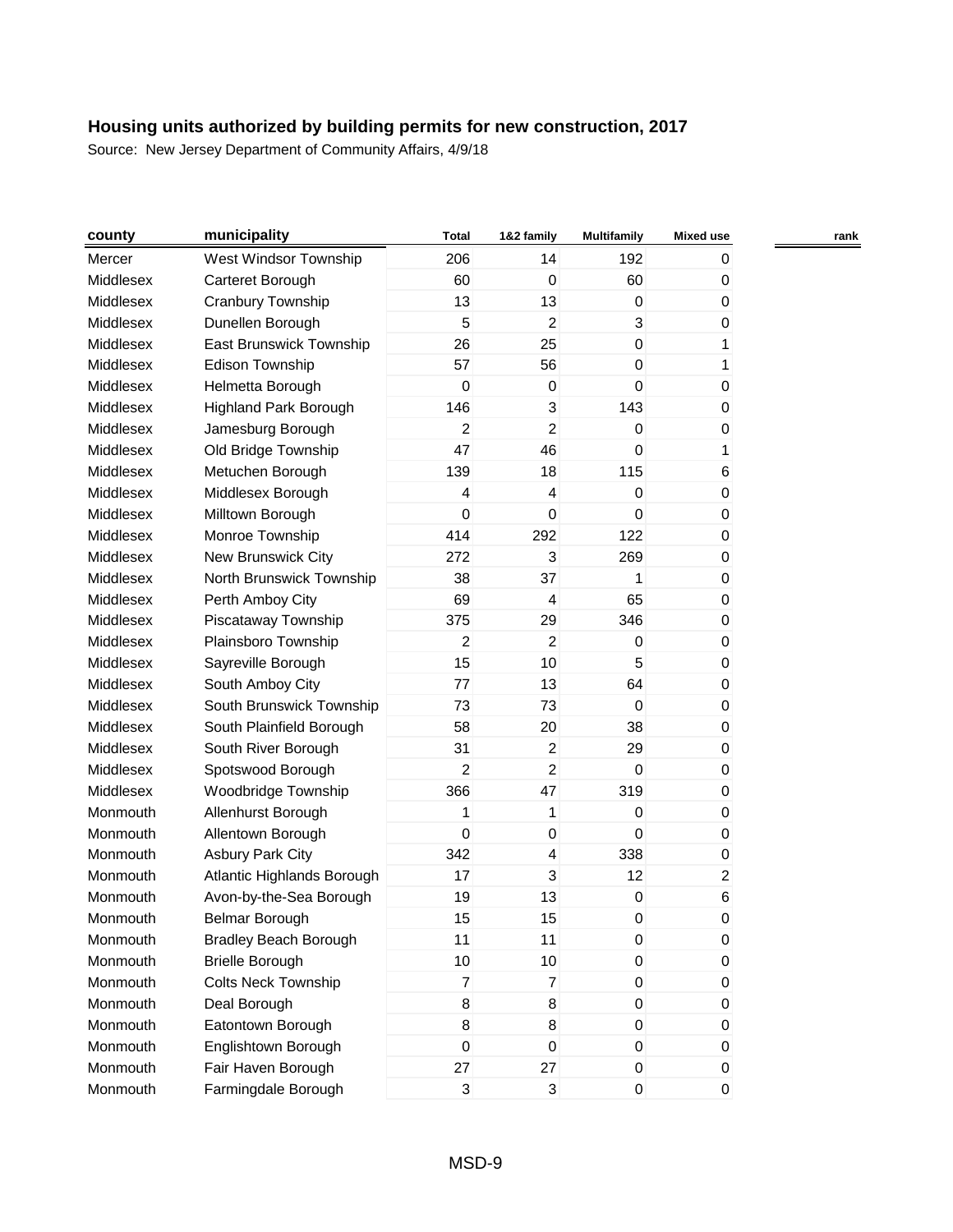| county   | municipality                   | <b>Total</b>     | 1&2 family     | <b>Multifamily</b> | <b>Mixed use</b> | rank |
|----------|--------------------------------|------------------|----------------|--------------------|------------------|------|
| Monmouth | Freehold Borough               | 1                | $\mathbf 0$    | $\Omega$           |                  |      |
| Monmouth | Freehold Township              | 119              | 31             | 88                 | 0                |      |
| Monmouth | Highlands Borough              | 19               | 19             | 0                  | 0                |      |
| Monmouth | <b>Holmdel Township</b>        | 75               | 75             | 0                  | 0                |      |
| Monmouth | <b>Howell Township</b>         | 91               | 91             | $\boldsymbol{0}$   | 0                |      |
| Monmouth | Interlaken Borough             | $\boldsymbol{0}$ | $\mathbf 0$    | $\boldsymbol{0}$   | 0                |      |
| Monmouth | Keansburg Borough              | 0                | 0              | $\mathbf 0$        | 0                |      |
| Monmouth | Keyport Borough                | 1                | 1              | $\boldsymbol{0}$   | 0                |      |
| Monmouth | Little Silver Borough          | 10               | 10             | 0                  | 0                |      |
| Monmouth | Loch Arbour Village            | 2                | $\overline{c}$ | 0                  | 0                |      |
| Monmouth | Long Branch City               | 160              | 45             | 103                | 12               |      |
| Monmouth | Manalapan Township             | 14               | 14             | 0                  | $\pmb{0}$        |      |
| Monmouth | Manasquan Borough              | $\mathbf 0$      | $\mathbf 0$    | 0                  | 0                |      |
| Monmouth | Marlboro Township              | 28               | 28             | 0                  | 0                |      |
| Monmouth | Matawan Borough                | 42               | 3              | 39                 | 0                |      |
| Monmouth | Aberdeen Township              | 156              | 5              | 151                | 0                |      |
| Monmouth | Middletown Township            | 167              | 167            | 0                  | 0                |      |
| Monmouth | Millstone Township             | 8                | 8              | 0                  | 0                |      |
| Monmouth | Monmouth Beach Borough         | 15               | 15             | $\boldsymbol{0}$   | 0                |      |
| Monmouth | Neptune Township               | 3                | 3              | $\mathbf 0$        | 0                |      |
| Monmouth | Neptune City Borough           | 4                | 3              | 1                  | 0                |      |
| Monmouth | <b>Tinton Falls Borough</b>    | 0                | $\mathbf 0$    | 0                  | 0                |      |
| Monmouth | Ocean Township                 | 71               | 23             | 48                 | 0                |      |
| Monmouth | Oceanport Borough              | 18               | 17             | 0                  | 1                |      |
| Monmouth | Hazlet Township                | $\,6$            | 6              | 0                  | 0                |      |
| Monmouth | Red Bank Borough               | $\overline{c}$   | 1              | 1                  | 0                |      |
| Monmouth | Roosevelt Borough              | 0                | 0              | $\mathbf 0$        | 0                |      |
| Monmouth | Rumson Borough                 | 25               | 25             | 0                  | 0                |      |
| Monmouth | Sea Bright Borough             | 10               | 10             | 0                  | 0                |      |
| Monmouth | Sea Girt Borough               | 24               | 24             | 0                  | 0                |      |
| Monmouth | Shrewsbury Borough             | 4                | 3              | 0                  | 1                |      |
| Monmouth | <b>Shrewsbury Township</b>     | 0                | 0              | 0                  | 0                |      |
| Monmouth | Lake Como Borough              | 8                | 8              | $\pmb{0}$          | $\pmb{0}$        |      |
| Monmouth | Spring Lake Borough            | 21               | 21             | 0                  | 0                |      |
| Monmouth | Spring Lake Heights Boro       | 7                | $\overline{7}$ | 0                  | 0                |      |
| Monmouth | Union Beach Borough            | 31               | 31             | 0                  | 0                |      |
| Monmouth | <b>Upper Freehold Township</b> | 49               | 49             | 0                  | 0                |      |
| Monmouth | Wall Township                  | 34               | 34             | 0                  | 0                |      |
| Monmouth | West Long Branch Borough       | 9                | 9              | 0                  | 0                |      |
| Morris   | Boonton Town                   | 351              | 1              | 350                | 0                |      |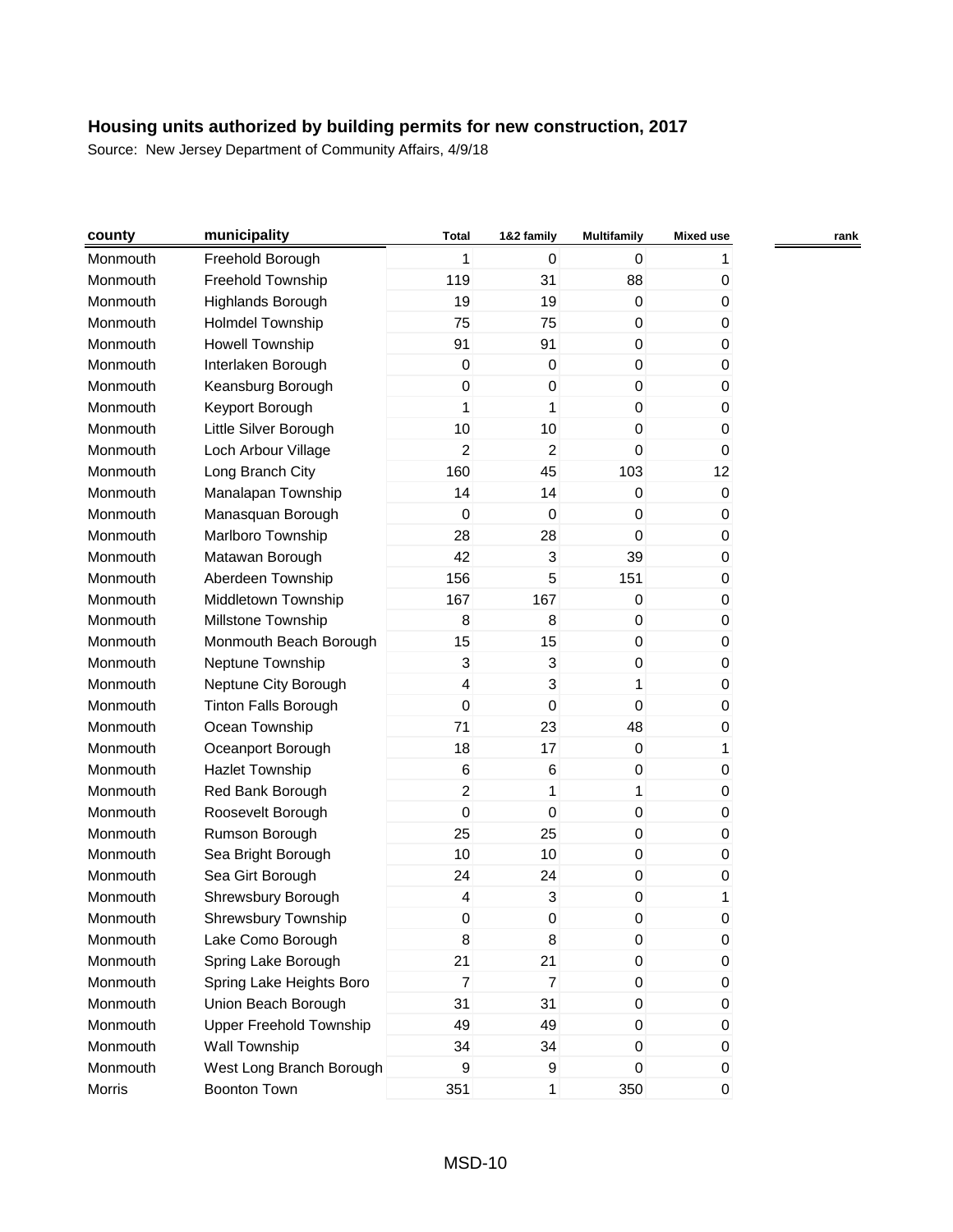| county        | municipality              | <b>Total</b>              | 1&2 family                | <b>Multifamily</b> | <b>Mixed use</b> |  |
|---------------|---------------------------|---------------------------|---------------------------|--------------------|------------------|--|
| Morris        | <b>Boonton Township</b>   | 13                        | 13                        | 0                  | 0                |  |
| Morris        | <b>Butler Borough</b>     | 14                        | 4                         | 10                 | 0                |  |
| Morris        | Chatham Borough           | 20                        | 20                        | 0                  | 0                |  |
| Morris        | Chatham Township          | 27                        | 27                        | 0                  | 0                |  |
| Morris        | Chester Borough           | $\boldsymbol{2}$          | $\boldsymbol{2}$          | $\boldsymbol{0}$   | 0                |  |
| Morris        | <b>Chester Township</b>   | $\overline{c}$            | $\overline{c}$            | $\mathbf 0$        | 0                |  |
| Morris        | Denville Township         | 12                        | 12                        | 0                  | 0                |  |
| Morris        | Dover Town                | $\overline{c}$            | $\overline{c}$            | $\mathbf 0$        | 0                |  |
| Morris        | East Hanover Township     | 8                         | 8                         | $\mathbf 0$        | 0                |  |
| Morris        | Florham Park Borough      | 48                        | 11                        | 37                 | 0                |  |
| Morris        | Hanover Township          | 17                        | 17                        | $\mathbf 0$        | 0                |  |
| Morris        | Harding Township          | $\ensuremath{\mathsf{3}}$ | $\ensuremath{\mathsf{3}}$ | $\boldsymbol{0}$   | 0                |  |
| Morris        | Jefferson Township        | 8                         | 8                         | $\mathbf 0$        | 0                |  |
| Morris        | Kinnelon Borough          | 5                         | 5                         | $\mathbf 0$        | 0                |  |
| Morris        | Lincoln Park Borough      | 0                         | $\mathbf 0$               | $\mathbf 0$        | 0                |  |
| Morris        | Madison Borough           | 26                        | 26                        | $\mathbf 0$        | 0                |  |
| Morris        | Mendham Borough           | 1                         | 1                         | 0                  | 0                |  |
| Morris        | Mendham Township          | $\boldsymbol{0}$          | 0                         | 0                  | 0                |  |
| Morris        | Mine Hill Township        | 1                         | 1                         | $\mathbf 0$        | 0                |  |
| Morris        | Montville Township        | 10                        | 10                        | $\mathbf 0$        | 0                |  |
| Morris        | Morris Township           | 54                        | 54                        | 0                  | 0                |  |
| Morris        | Morris Plains Borough     | 3                         | 3                         | 0                  | 0                |  |
| Morris        | Morristown Town           | 110                       | $\overline{7}$            | 103                | 0                |  |
| Morris        | Mountain Lakes Borough    | 3                         | 3                         | 0                  | 0                |  |
| Morris        | Mount Arlington Borough   | 53                        | 53                        | 0                  | 0                |  |
| Morris        | Mount Olive Township      | 76                        | 76                        | $\mathbf 0$        | 0                |  |
| Morris        | Netcong Borough           | $\mathbf 0$               | 0                         | 0                  | 0                |  |
| Morris        | Parsippany-Troy Hills Twp | 238                       | 26                        | 212                | 0                |  |
| <b>Morris</b> | Long Hill Township        | 5                         | 5                         | 0                  | 0                |  |
| Morris        | Pequannock Township       | 11                        | 11                        | $\boldsymbol{0}$   | 0                |  |
| Morris        | Randolph Township         | 66                        | 66                        | $\mathbf 0$        | 0                |  |
| Morris        | Riverdale Borough         | 1                         | 1                         | 0                  | 0                |  |
| Morris        | Rockaway Borough          | $\boldsymbol{0}$          | 0                         | $\boldsymbol{0}$   | $\pmb{0}$        |  |
| Morris        | Rockaway Township         | 100                       | 5                         | 95                 | 0                |  |
| Morris        | Roxbury Township          | 6                         | 6                         | 0                  | 0                |  |
| Morris        | Victory Gardens Borough   | $\boldsymbol{0}$          | $\mathbf 0$               | 0                  | 0                |  |
| Morris        | Washington Township       | 1                         | 1                         | 0                  | 0                |  |
| Morris        | Wharton Borough           | 1                         | 1                         | $\mathbf 0$        | 0                |  |
| Ocean         | Barnegat Light Borough    | 14                        | 13                        | 0                  | 1                |  |
| Ocean         | Bay Head Borough          | $\overline{a}$            | $\overline{2}$            | 0                  | 0                |  |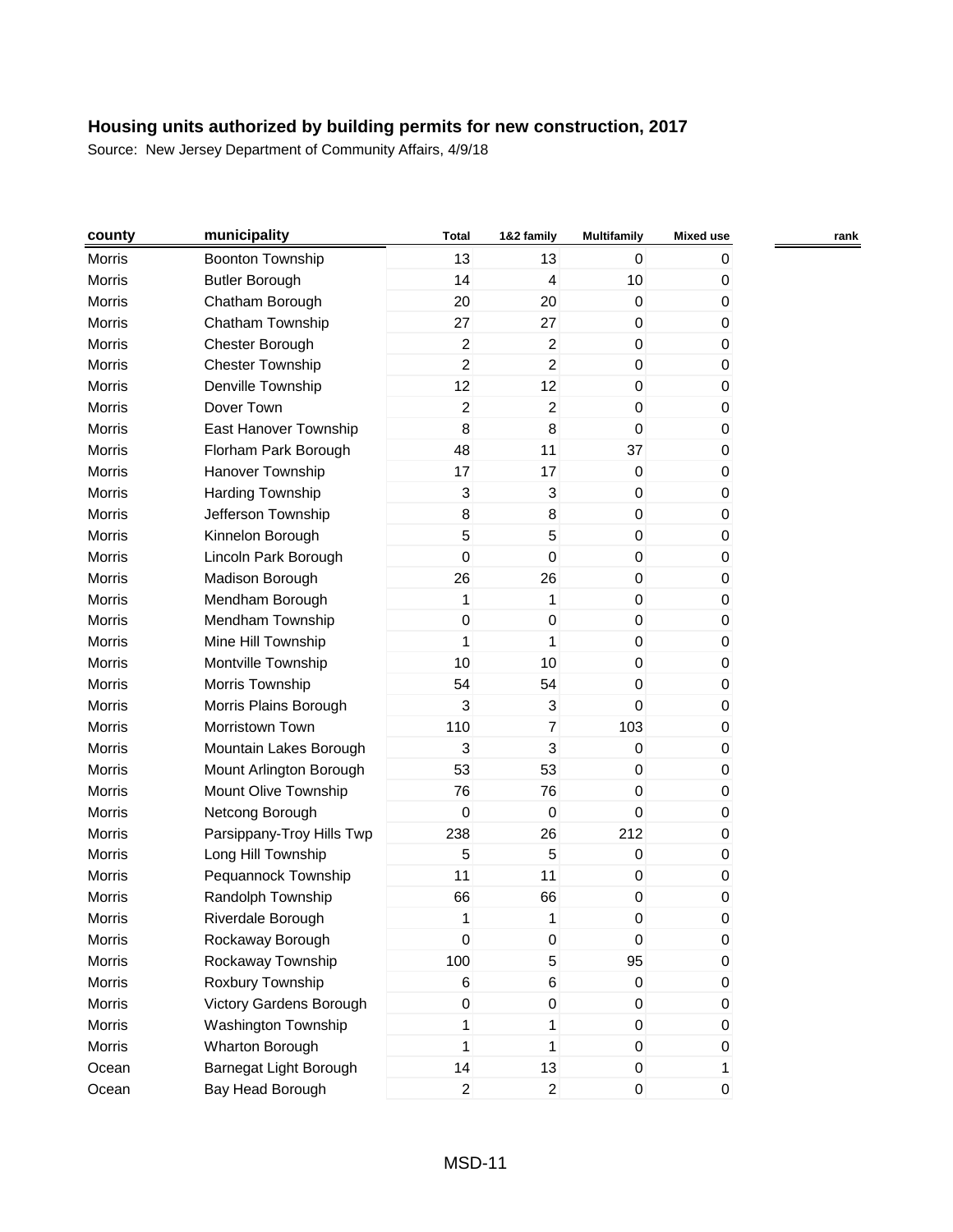| county  | municipality                  | <b>Total</b>              | 1&2 family              | <b>Multifamily</b> | <b>Mixed use</b> | rank |
|---------|-------------------------------|---------------------------|-------------------------|--------------------|------------------|------|
| Ocean   | Beach Haven Borough           | 32                        | 31                      | 0                  |                  |      |
| Ocean   | Beachwood Borough             | 6                         | 6                       | $\boldsymbol{0}$   | 0                |      |
| Ocean   | <b>Berkeley Township</b>      | 116                       | 116                     | 0                  | 0                |      |
| Ocean   | <b>Brick Township</b>         | 97                        | 97                      | 0                  | 0                |      |
| Ocean   | <b>Toms River Township</b>    | 378                       | 279                     | 99                 | 0                |      |
| Ocean   | Eagleswood Township           | 5                         | 5                       | $\pmb{0}$          | 0                |      |
| Ocean   | Harvey Cedars Borough         | 25                        | 25                      | 0                  | 0                |      |
| Ocean   | <b>Island Heights Borough</b> | 3                         | 3                       | $\mathbf 0$        | 0                |      |
| Ocean   | Jackson Township              | 67                        | 36                      | 31                 | 0                |      |
| Ocean   | Lacey Township                | 137                       | 137                     | 0                  | 0                |      |
| Ocean   | Lakehurst Borough             | $\mathbf 0$               | $\boldsymbol{0}$        | $\mathbf 0$        | 0                |      |
| Ocean   | Lakewood Township             | 748                       | 631                     | 117                | 0                |      |
| Ocean   | Lavallette Borough            | 36                        | 35                      | $\pmb{0}$          | 1                |      |
| Ocean   | Little Egg Harbor Township    | 193                       | 105                     | 87                 | 1                |      |
| Ocean   | Long Beach Township           | 119                       | 119                     | 0                  | 0                |      |
| Ocean   | Manchester Township           | 1                         | 1                       | $\boldsymbol{0}$   | 0                |      |
| Ocean   | Mantoloking Borough           | 12                        | 12                      | 0                  | 0                |      |
| Ocean   | Ocean Township                | 13                        | $\boldsymbol{9}$        | $\overline{4}$     | 0                |      |
| Ocean   | Ocean Gate Borough            | $\overline{\mathcal{L}}$  | $\overline{\mathbf{4}}$ | $\boldsymbol{0}$   | 0                |      |
| Ocean   | Pine Beach Borough            | $\ensuremath{\mathsf{3}}$ | 3                       | $\mathbf 0$        | 0                |      |
| Ocean   | <b>Plumsted Township</b>      | 5                         | 5                       | 0                  | 0                |      |
| Ocean   | Point Pleasant Borough        | 32                        | 32                      | 0                  | 0                |      |
| Ocean   | Point Pleasant Beach Boro     | 4                         | $\overline{\mathbf{4}}$ | $\mathbf 0$        | 0                |      |
| Ocean   | Seaside Heights Borough       | 91                        | $\boldsymbol{0}$        | 91                 | 0                |      |
| Ocean   | Seaside Park Borough          | 13                        | 13                      | $\mathbf 0$        | 0                |      |
| Ocean   | Ship Bottom Borough           | 21                        | 21                      | 0                  | 0                |      |
| Ocean   | South Toms River Borough      | $\mathbf 0$               | 0                       | $\mathbf 0$        | 0                |      |
| Ocean   | <b>Stafford Township</b>      | 238                       | 138                     | 100                | 0                |      |
| Ocean   | Surf City Borough             | 33                        | 33                      | 0                  | 0                |      |
| Ocean   | <b>Tuckerton Borough</b>      | 10                        | 10                      | $\boldsymbol{0}$   | 0                |      |
| Ocean   | <b>Barnegat Township</b>      | 275                       | 275                     | $\pmb{0}$          | 0                |      |
| Passaic | <b>Bloomingdale Borough</b>   | 1                         | 1                       | 0                  | 0                |      |
| Passaic | <b>Clifton City</b>           | 14                        | 7                       | $\overline{7}$     | 0                |      |
| Passaic | Haledon Borough               | $\Omega$                  | $\mathsf 0$             | $\mathbf 0$        | 0                |      |
| Passaic | Hawthorne Borough             | 20                        | 1                       | 19                 | 0                |      |
| Passaic | Little Falls Township         | 43                        | 41                      | $\overline{2}$     | 0                |      |
| Passaic | North Haledon Borough         | $\boldsymbol{0}$          | $\pmb{0}$               | $\boldsymbol{0}$   | 0                |      |
| Passaic | Passaic City                  | 0                         | $\pmb{0}$               | $\boldsymbol{0}$   | 0                |      |
| Passaic | Paterson City                 | 22                        | 18                      | 4                  | 0                |      |
| Passaic | Pompton Lakes Borough         | $\mathbf{1}$              | 1                       | $\pmb{0}$          | 0                |      |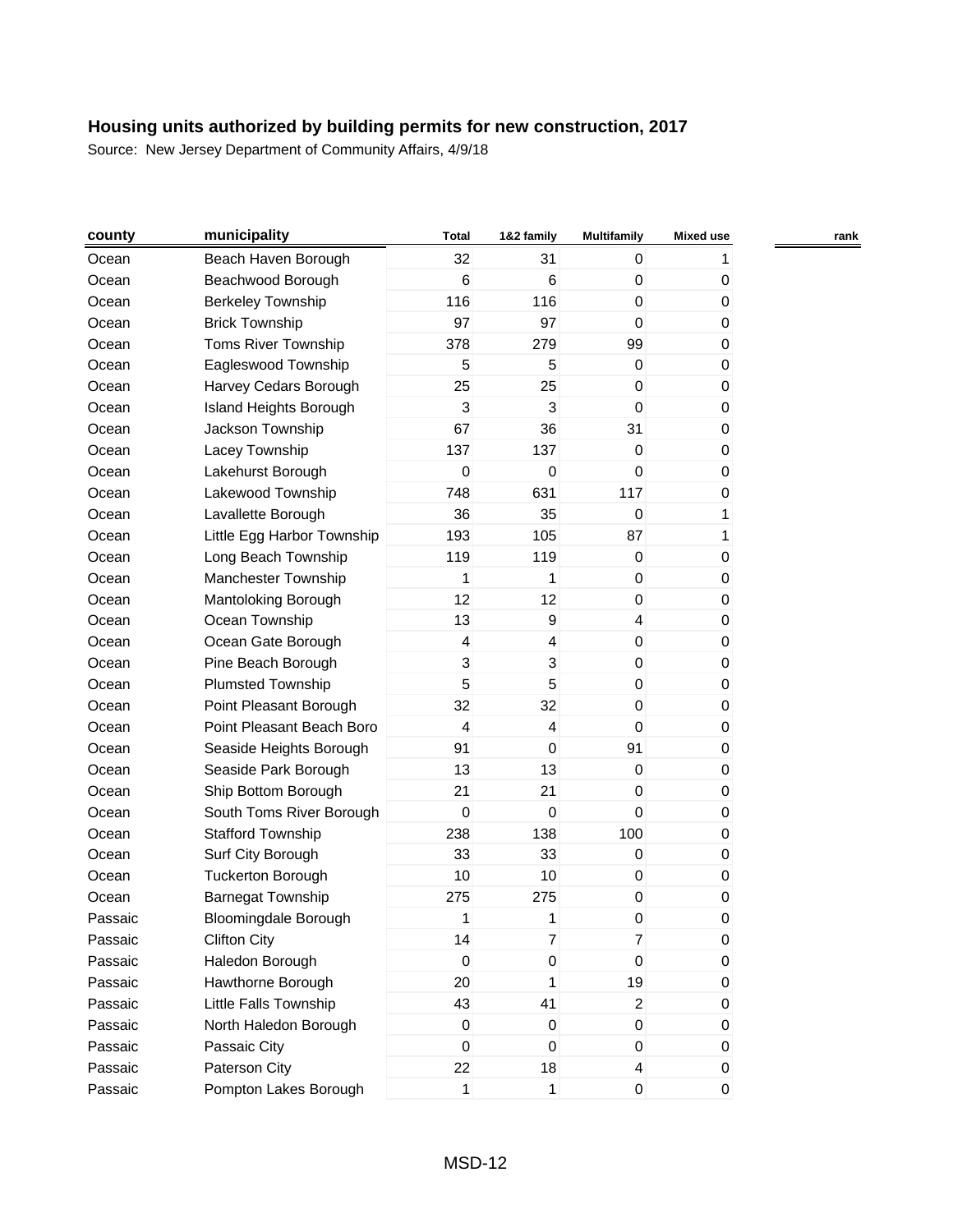| county   | municipality                     | <b>Total</b>     | 1&2 family     | <b>Multifamily</b> | Mixed use | rank |
|----------|----------------------------------|------------------|----------------|--------------------|-----------|------|
| Passaic  | Prospect Park Borough            | $\mathbf 0$      | 0              | 0                  | 0         |      |
| Passaic  | Ringwood Borough                 | 1                | 1              | $\mathbf 0$        | 0         |      |
| Passaic  | Totowa Borough                   | 32               | $\overline{a}$ | 30                 | 0         |      |
| Passaic  | Wanaque Borough                  | 37               | 1              | 36                 | 0         |      |
| Passaic  | Wayne Township                   | 160              | $\overline{7}$ | 0                  | 153       |      |
| Passaic  | West Milford Township            | 12               | 12             | $\boldsymbol{0}$   | 0         |      |
| Passaic  | Woodland Park Borough            | 2                | $\overline{a}$ | $\boldsymbol{0}$   | 0         |      |
| Salem    | Alloway Township                 | 12               | 12             | 0                  | 0         |      |
| Salem    | Elmer Borough                    | 1                | 1              | 0                  | 0         |      |
| Salem    | Elsinboro Township               | 1                | $\mathsf 0$    | $\boldsymbol{0}$   | 1         |      |
| Salem    | Lower Alloways Creek Twp         | $\pmb{0}$        | $\pmb{0}$      | 0                  | 0         |      |
| Salem    | Mannington Township              | 3                | 3              | 0                  | 0         |      |
| Salem    | <b>Oldmans Township</b>          | $\boldsymbol{0}$ | 0              | $\pmb{0}$          | 0         |      |
| Salem    | Penns Grove Borough              | $\boldsymbol{0}$ | 0              | $\pmb{0}$          | 0         |      |
| Salem    | Pennsville Township              | $\pmb{0}$        | 0              | $\mathbf 0$        | 0         |      |
| Salem    | Pilesgrove Township              | $\mathbf 0$      | 0              | $\pmb{0}$          | 0         |      |
| Salem    | Pittsgrove Township              | 10               | 10             | $\boldsymbol{0}$   | 0         |      |
| Salem    | Quinton Township                 | 0                | 0              | 0                  | 0         |      |
| Salem    | Salem City                       | $\mathbf 0$      | $\pmb{0}$      | 0                  | 0         |      |
| Salem    | <b>Carneys Point Township</b>    | 13               | 13             | $\pmb{0}$          | 0         |      |
| Salem    | <b>Upper Pittsgrove Township</b> | 10               | 10             | $\pmb{0}$          | 0         |      |
| Salem    | Woodstown Borough                | $\boldsymbol{0}$ | $\mathbf 0$    | $\mathbf 0$        | 0         |      |
| Somerset | <b>Bedminster Township</b>       | 1                | 1              | 0                  | 0         |      |
| Somerset | <b>Bernards Township</b>         | 9                | 9              | $\boldsymbol{0}$   | 0         |      |
| Somerset | Bernardsville Borough            | 2                | $\overline{a}$ | 0                  | 0         |      |
| Somerset | Bound Brook Borough              | 0                | $\mathbf 0$    | $\mathbf 0$        | 0         |      |
| Somerset | <b>Branchburg Township</b>       | 47               | 21             | 26                 | 0         |      |
| Somerset | <b>Bridgewater Township</b>      | 14               | 14             | $\pmb{0}$          | 0         |      |
| Somerset | Far Hills Borough                | 1                | 1              | $\mathbf 0$        | 0         |      |
| Somerset | Franklin Township                | 83               | 49             | 34                 | 0         |      |
| Somerset | <b>Green Brook Township</b>      | $\boldsymbol{0}$ | 0              | $\mathbf 0$        | 0         |      |
| Somerset | Hillsborough Township            | 187              | 78             | 109                | 0         |      |
| Somerset | Manville Borough                 | 1                | $\mathbf{1}$   | 0                  | 0         |      |
| Somerset | Millstone Borough                | 1                | 1              | $\mathbf 0$        | 0         |      |
| Somerset | Montgomery Township              | 108              | 80             | 28                 | 0         |      |
| Somerset | North Plainfield Borough         | 1                | 0              | $\mathbf{1}$       | 0         |      |
| Somerset | Peapack and Gladstone Bor        | $\mathbf{1}$     | 1              | $\mathbf 0$        | 0         |      |
| Somerset | Raritan Borough                  | 4                | $\overline{4}$ | $\mathbf 0$        | 0         |      |
| Somerset | Rocky Hill Borough               | $\pmb{0}$        | 0              | $\mathbf 0$        | 0         |      |
| Somerset | Somerville Borough               | 66               | $\overline{2}$ | 64                 | 0         |      |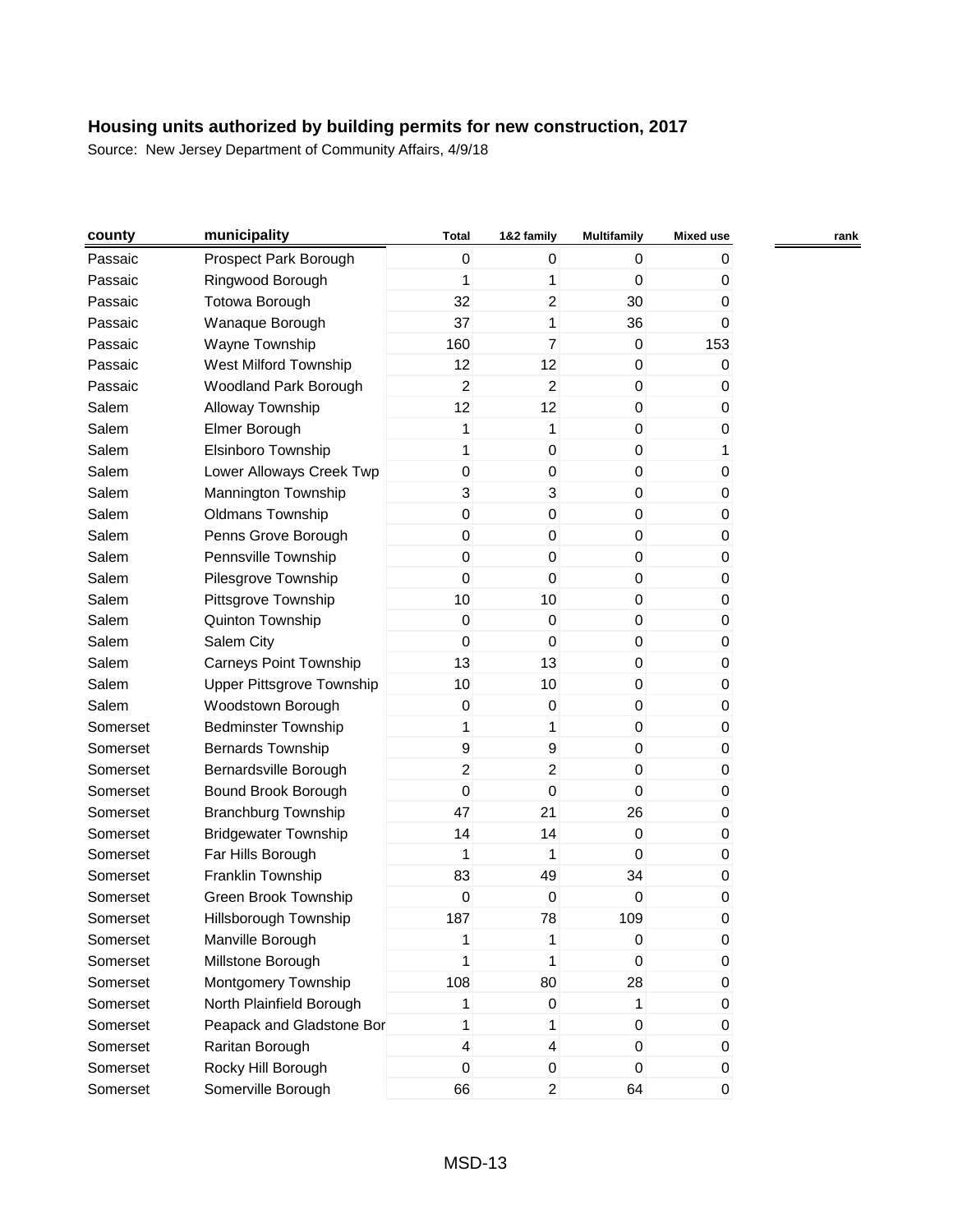| county        | municipality                     | <b>Total</b>              | 1&2 family     | <b>Multifamily</b> | Mixed use | rank |
|---------------|----------------------------------|---------------------------|----------------|--------------------|-----------|------|
| Somerset      | South Bound Brook Boro           | $\overline{4}$            | 4              | 0                  | 0         |      |
| Somerset      | Warren Township                  | 30                        | 30             | $\mathbf 0$        | 0         |      |
| Somerset      | Watchung Borough                 | 4                         | 4              | $\boldsymbol{0}$   | 0         |      |
| <b>Sussex</b> | Andover Borough                  | 0                         | $\mathbf 0$    | 0                  | 0         |      |
| <b>Sussex</b> | Andover Township                 | $\boldsymbol{0}$          | $\pmb{0}$      | $\mathbf 0$        | 0         |      |
| <b>Sussex</b> | <b>Branchville Borough</b>       | $\boldsymbol{0}$          | $\pmb{0}$      | $\boldsymbol{0}$   | 0         |      |
| <b>Sussex</b> | <b>Byram Township</b>            | $\overline{c}$            | $\overline{c}$ | 0                  | 0         |      |
| <b>Sussex</b> | Frankford Township               | 5                         | 5              | $\mathbf 0$        | 0         |      |
| <b>Sussex</b> | Franklin Borough                 | 1                         | 1              | $\boldsymbol{0}$   | 0         |      |
| <b>Sussex</b> | Fredon Township                  | 0                         | $\,0\,$        | $\boldsymbol{0}$   | 0         |      |
| <b>Sussex</b> | Green Township                   | $\overline{\mathbf{4}}$   | 4              | 0                  | 0         |      |
| <b>Sussex</b> | Hamburg Borough                  | 4                         | 4              | 0                  | 0         |      |
| <b>Sussex</b> | Hampton Township                 | 4                         | 4              | $\boldsymbol{0}$   | 0         |      |
| <b>Sussex</b> | Hardyston Township               | 3                         | 3              | $\boldsymbol{0}$   | 0         |      |
| <b>Sussex</b> | Hopatcong Borough                | 35                        | 17             | 18                 | 0         |      |
| <b>Sussex</b> | Lafayette Township               | $\boldsymbol{0}$          | $\pmb{0}$      | $\pmb{0}$          | 0         |      |
| <b>Sussex</b> | Montague Township                | $\pmb{0}$                 | $\pmb{0}$      | $\pmb{0}$          | 0         |      |
| <b>Sussex</b> | Newton Town                      | $\,6$                     | 6              | 0                  | 0         |      |
| <b>Sussex</b> | Ogdensburg Borough               | $\boldsymbol{0}$          | $\pmb{0}$      | $\pmb{0}$          | 0         |      |
| <b>Sussex</b> | Sandyston Township               | $\boldsymbol{0}$          | $\pmb{0}$      | $\boldsymbol{0}$   | 0         |      |
| <b>Sussex</b> | Sparta Township                  | $\boldsymbol{9}$          | 9              | 0                  | 0         |      |
| <b>Sussex</b> | Stanhope Borough                 | $\boldsymbol{0}$          | $\mathbf 0$    | 0                  | 0         |      |
| Sussex        | <b>Stillwater Township</b>       | 1                         | 1              | $\boldsymbol{0}$   | 0         |      |
| <b>Sussex</b> | Sussex Borough                   | $\boldsymbol{0}$          | $\pmb{0}$      | $\boldsymbol{0}$   | 0         |      |
| Sussex        | Vernon Township                  | 5                         | 5              | 0                  | 0         |      |
| <b>Sussex</b> | Walpack Township                 | $\mathbf 0$               | $\pmb{0}$      | $\mathbf 0$        | 0         |      |
| <b>Sussex</b> | Wantage Township                 | 62                        | 2              | 60                 | 0         |      |
| Union         | <b>Berkeley Heights Township</b> | 15                        | 15             | 0                  | 0         |      |
| Union         | Clark Township                   | 18                        | 18             | $\mathbf 0$        | 0         |      |
| Union         | Cranford Township                | 13                        | 13             | $\mathbf 0$        | 0         |      |
| Union         | Elizabeth City                   | 239                       | 105            | 134                | 0         |      |
| Union         | Fanwood Borough                  | 41                        | 31             | 10                 | 0         |      |
| Union         | Garwood Borough                  | $\ensuremath{\mathsf{3}}$ | $\sqrt{3}$     | $\pmb{0}$          | 0         |      |
| Union         | Hillside Township                | $\,6$                     | 6              | $\boldsymbol{0}$   | 0         |      |
| Union         | Kenilworth Borough               | 3                         | 3              | $\boldsymbol{0}$   | 0         |      |
| Union         | <b>Linden City</b>               | 62                        | 29             | 33                 | 0         |      |
| Union         | Mountainside Borough             | 43                        | 43             | $\pmb{0}$          | 0         |      |
| Union         | New Providence Borough           | 178                       | $\overline{7}$ | 171                | 0         |      |
| Union         | <b>Plainfield City</b>           | 208                       | $\pmb{0}$      | 208                | 0         |      |
| Union         | Rahway City                      | 110                       | $\overline{7}$ | 103                | 0         |      |